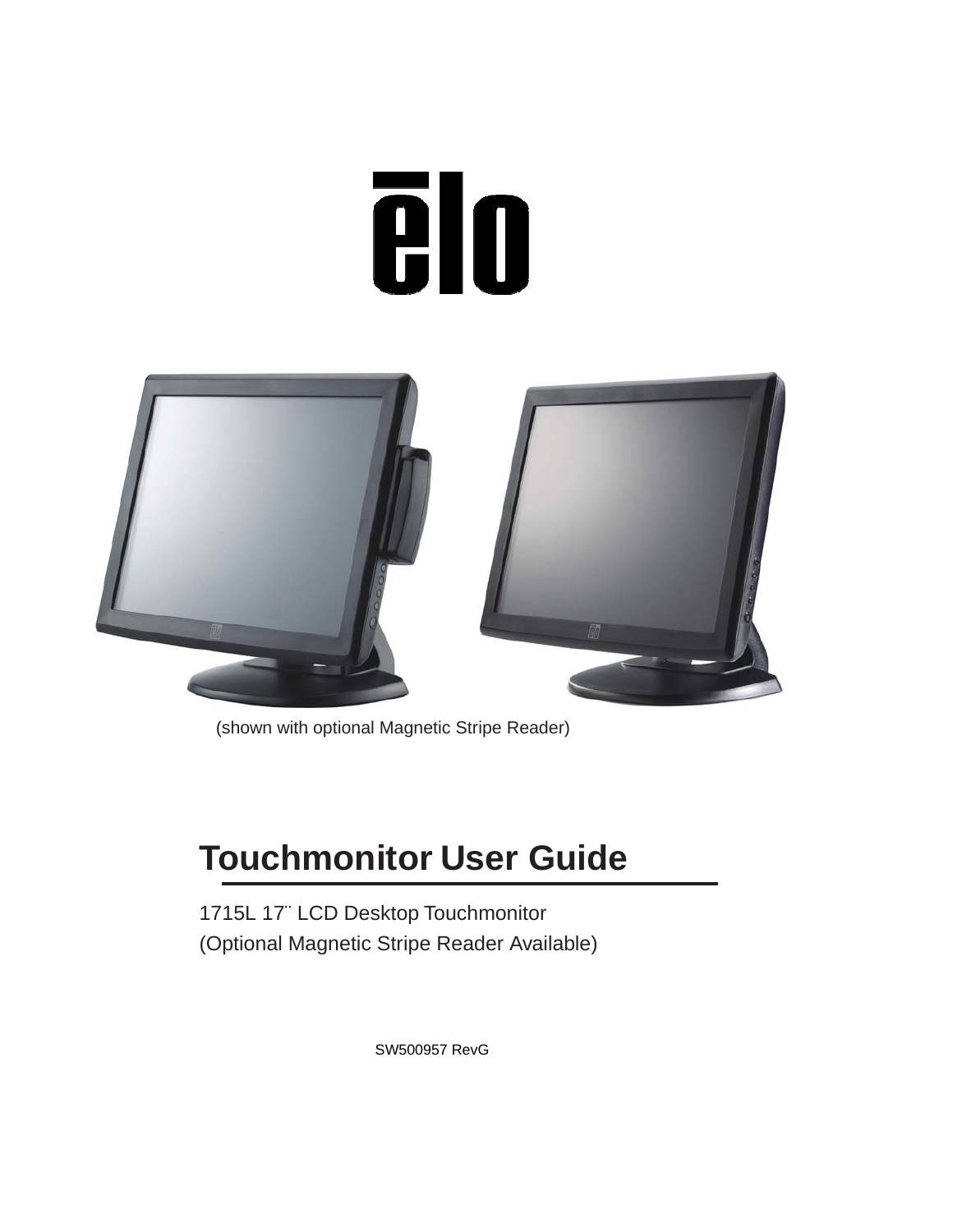#### **Copyright © 2014 ELO Touch Solutions.**

#### **All Rights Reserved.**

No part of this publication may be reproduced, transmitted, transcribed, stored in a retrieval system, or translated into any language or computer language, in any form or by any means, including, but not limited to, electronic, magnetic, optical, chemical, manual, or otherwise without prior written permission of ELO Touch Solutions.

#### **Disclaimer**

The information in this document is subject to change without notice. ELO Touch Solutions and its Affiliates makes no representations or warranties with respect to the contents herein, and specifically disclaims any implied warranties of merchantability or fitness for a particular purpose. ELO Touch Solutions reserves the right to revise this publication and to make changes from time to time in the content hereof without obligation of ELO Touch Solutions to notify any person of such revisions or changes.

#### **Trademark Acknowledgments**

AccuTouch, ELO (logo), ELO Touch Solutions, and IntelliTouch, are trademarks of the ELO Touch Solutions. Windows is a trademark of the Microsoft group of companies. Other product names mentioned herein may be trademarks or registered trademarks of their respective companies. ELO Touch Solutions claims no interest in trademarks other than its own.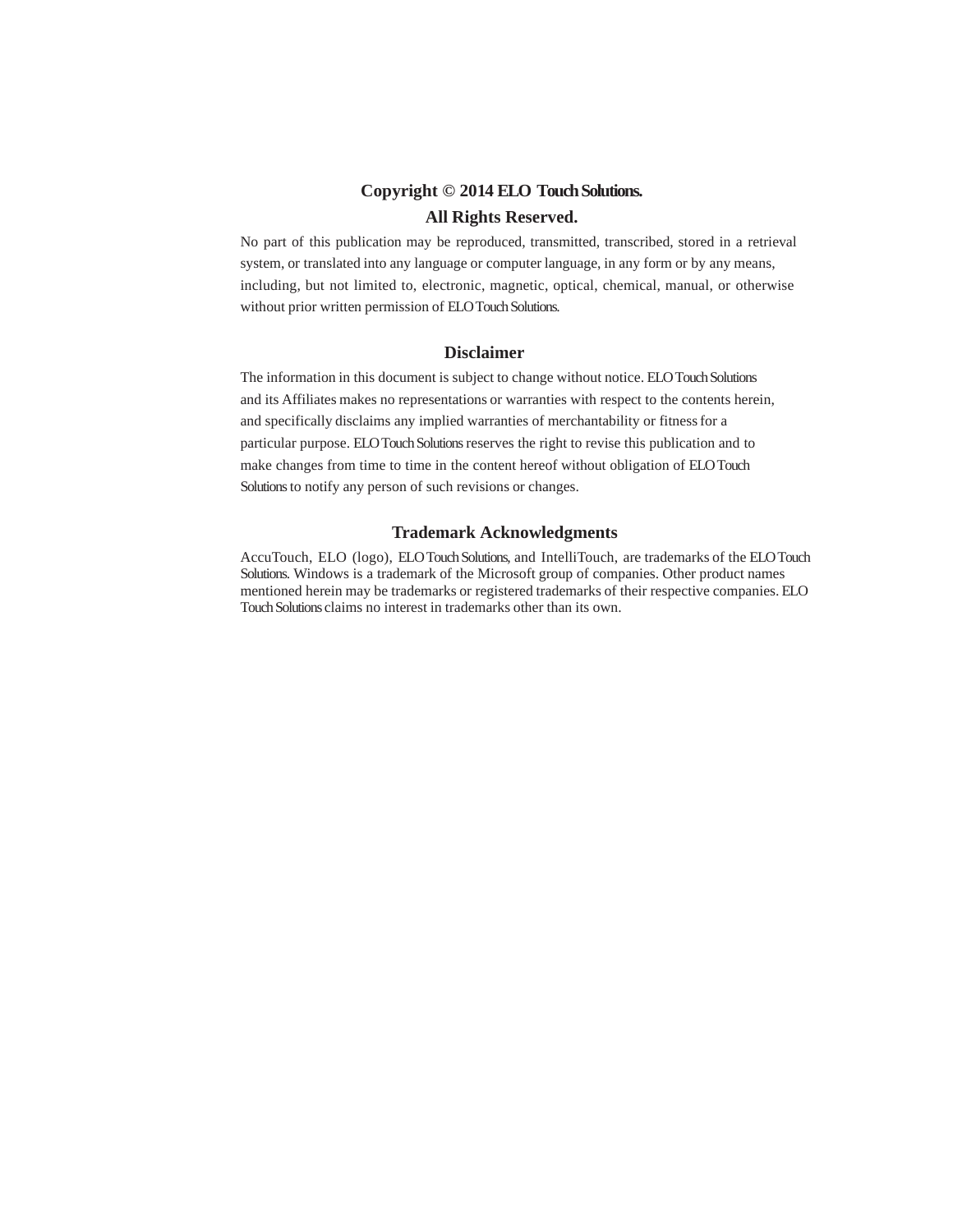# **Table of Contents**

#### Chapter 1

| <b>Introduction</b> | $\blacktriangleleft$ |
|---------------------|----------------------|
|                     |                      |
|                     |                      |

#### Chapter 2

| <b>Installation and Setup</b>                      | 2 |
|----------------------------------------------------|---|
|                                                    |   |
|                                                    |   |
| Magnetic Stripe Reader(MSR) Interface Connection   |   |
|                                                    |   |
|                                                    |   |
|                                                    |   |
|                                                    |   |
|                                                    |   |
| Installing the Serial Touch Driver (not applicable |   |
| to Acoustic Pulse Recognition and                  |   |
|                                                    |   |
| Installing the Serial Touch Driver for Windows 7,  |   |
| Windows Vista, Windows XP, Windows 2000, ME,       |   |
|                                                    |   |
| Installing the Serial Touch Driver for MS-DOS      |   |
|                                                    |   |
|                                                    |   |
| Installing the USB Touch Driver for Windows 7,     |   |
| Windows Vista, Windows XP, Windows 2000, ME,       |   |
|                                                    |   |
| Installing APR USB Touch Driver for                |   |
| Windows XP, Windows VISTA and                      |   |
|                                                    |   |
|                                                    |   |

#### Chapter 3

| <b>Operation</b>          | 10 |
|---------------------------|----|
|                           |    |
|                           |    |
|                           |    |
|                           |    |
|                           |    |
|                           |    |
| Power Management System15 |    |
|                           |    |
|                           |    |
|                           |    |
|                           |    |

#### Chapter 4

| <b>Troubleshooting</b> | 18 |
|------------------------|----|
|                        |    |

| Appendix A |
|------------|
|------------|

| . |  |  |  |
|---|--|--|--|
|   |  |  |  |
|   |  |  |  |

### Appendix B

| Care and Handling of Your Touchmonitor 22 |  |
|-------------------------------------------|--|
|                                           |  |

#### Appendix C

| 17" LCD Touchmonitor (1715L) Dimensions25 |  |
|-------------------------------------------|--|

**Regulatory Information 26 Warranty 29**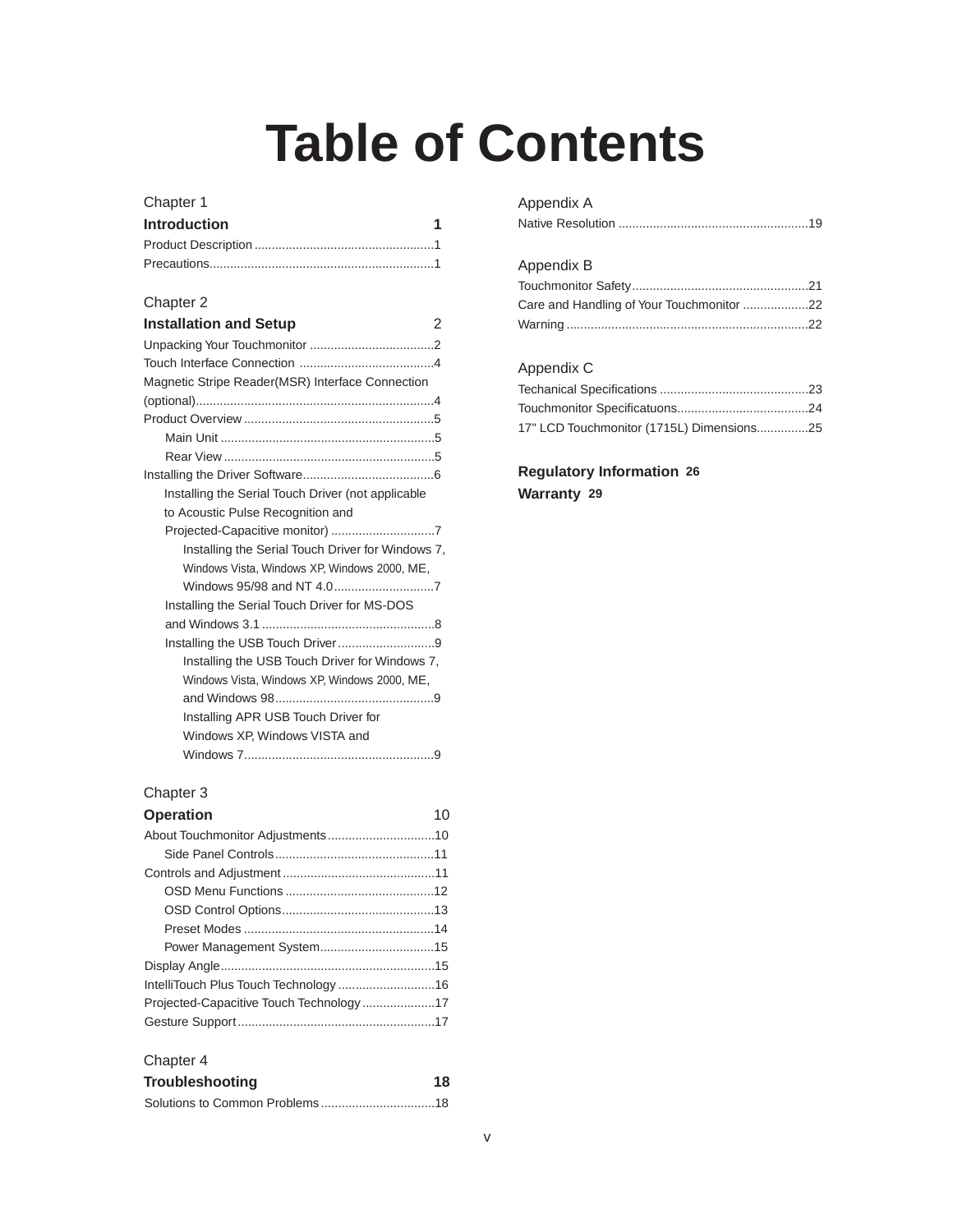#### **CHAPTER**

# **1**

# **INTRODUCTION**

## **Product Description**

Your new touchmonitor combines the reliable performance of touch technology with the latest advances in LCD display design. This combination of features creates a natural flow of information between a user and your touchmonitor.

This LCD monitor incorporates 17" color active matrix thin-film-transistor (TFT) liquid crystal display to provide superior display performance. A maximum resolution of SXGA 1280 x 1024 is ideal for displaying graphics and images. Other outstanding designs that enhance this LCD monitor's performance are Plug & Play compatibility, and OSD (On Screen Display) controls.

## **Precautions**

Follow all warnings, precautions and maintenance as recommended in this user's manual to maximize the life of your unit. See Appendix B for more information on touchmonitor safety.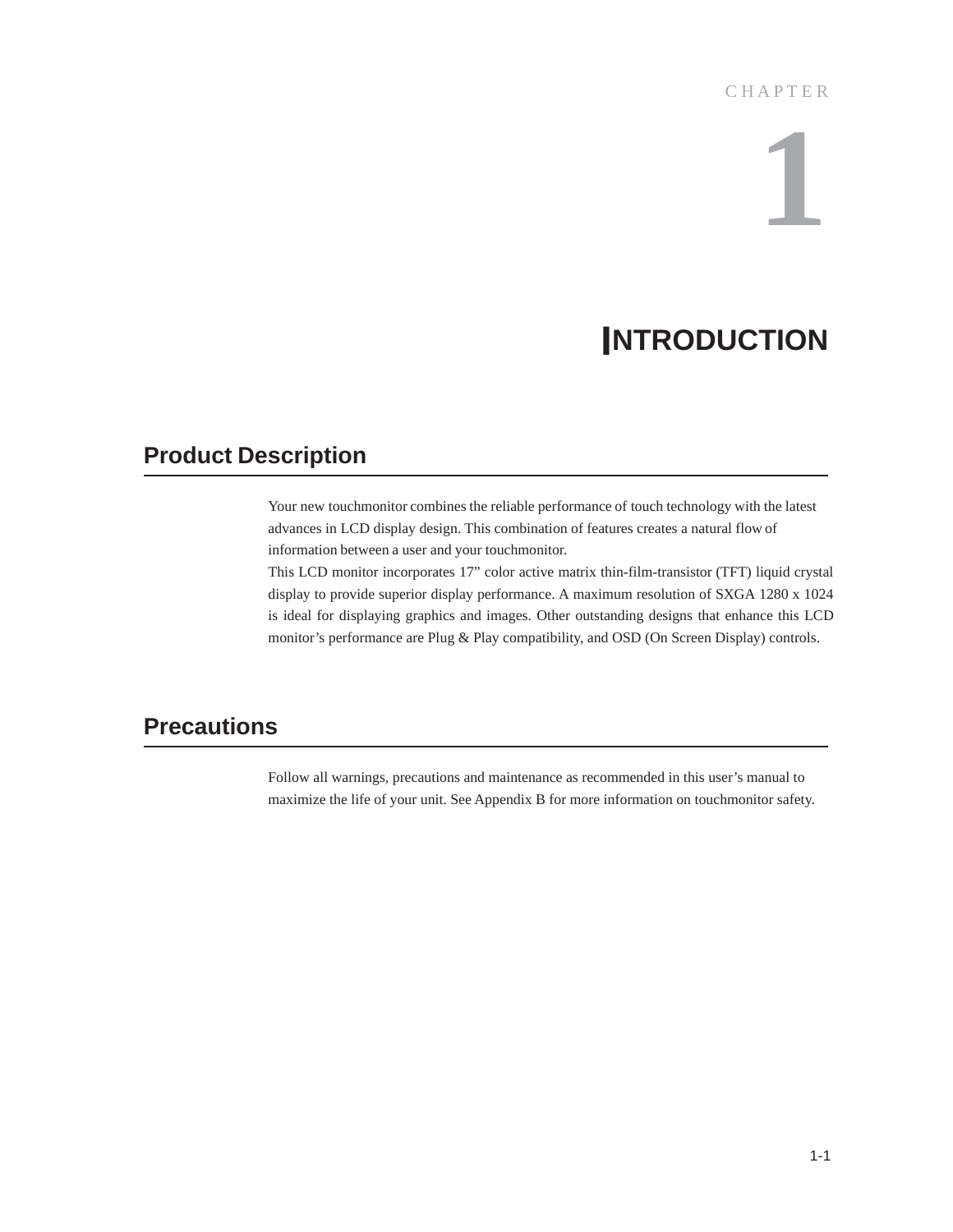# **2**

# **INSTALLATION AND SETUP**

This chapter discusses how to install your LCD touchmonitor and how to install the driver software.

## **Unpacking Your Touchmonitor**

Check that the following items are present and in good condition:



Serial Cable CD and Quick Install Guide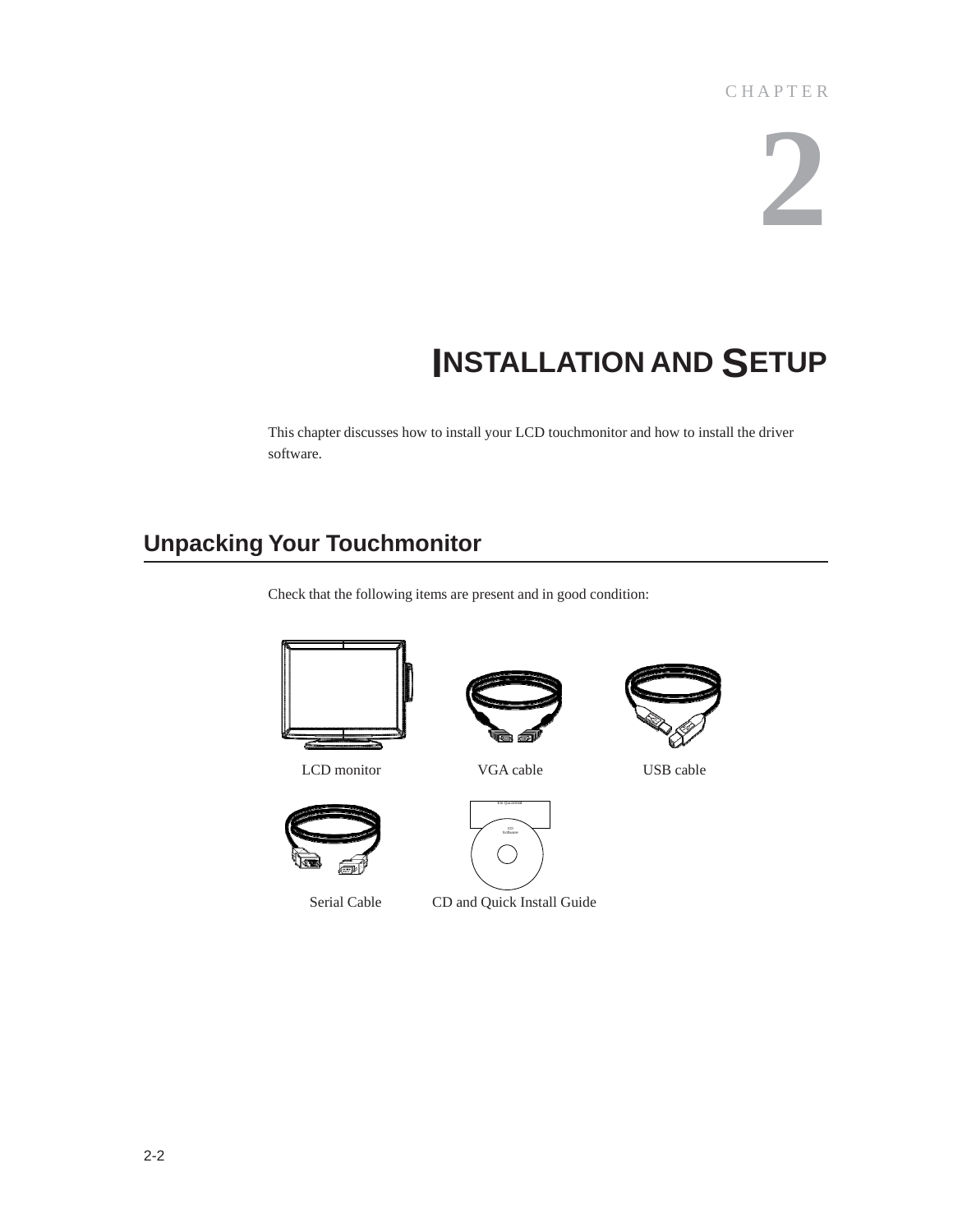**Power cable for Japan models**



**Power cable for Asia models**



**Power cable for Worldwide models**

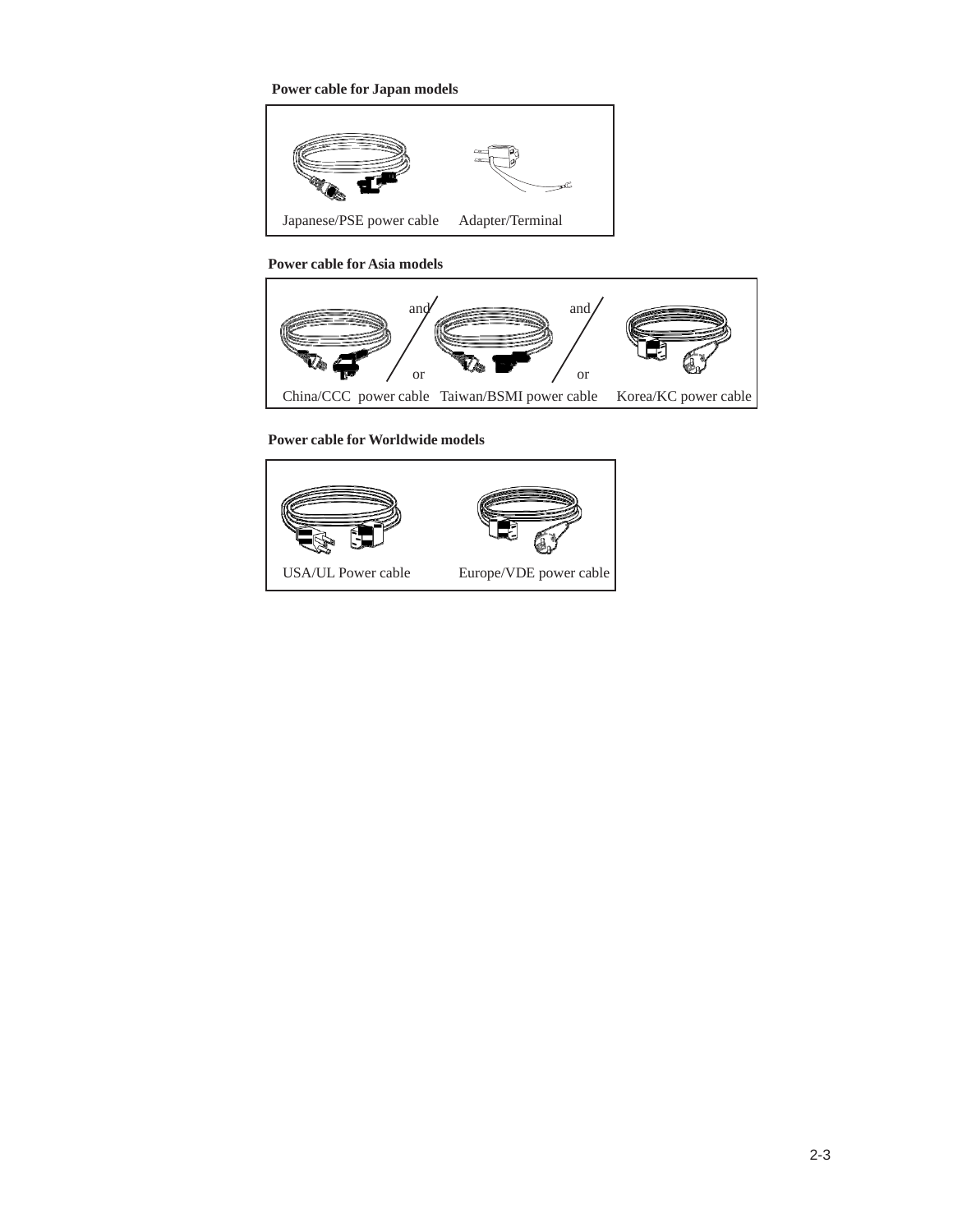**Note:** Before connecting the cables to your touchmonitor and PC, be sure that the computer and touchmonitor are turned off.



- 1. Connect one end of the **power cord** to the monitor and the other end to the outlet.
- 2. Connect one end of either the **touchscreen serial(RS232) cable** or the touch screen USB cable (but not both) to the rear side of the computer and the other end to the LCD monitor. Tighten by turning the two thumb screws clockwise to ensure proper grounding(USB cable does not have thumb screws)
- 3. Connect one end of the **video cable** to the rear side of computer and the other to the LCD monitor. Tighten by turning the two thumb screws clockwise to ensure proper grounding.
- 4. Press the **power button** on the front panel to turn the monitor power on.

## **Magnetic Stripe Reader(MSR) Interface Connection(optional)**

If the MSR is installed on the monitor, plug the USB cable from the MSR directly to the PC. No drivers are required to be loaded.

To change the MSR function mode from keyboard emulation to HID, load the "MSR CHANGE MODE.EXE" utility from the enclosed TouchTools CD or go online to www. elotouch.com to download this utility.

**Note**: MSR function mode can be changed to HID mode from keyboard emulation mode and back using the "MSR CHANGE MODE.EXE" utility.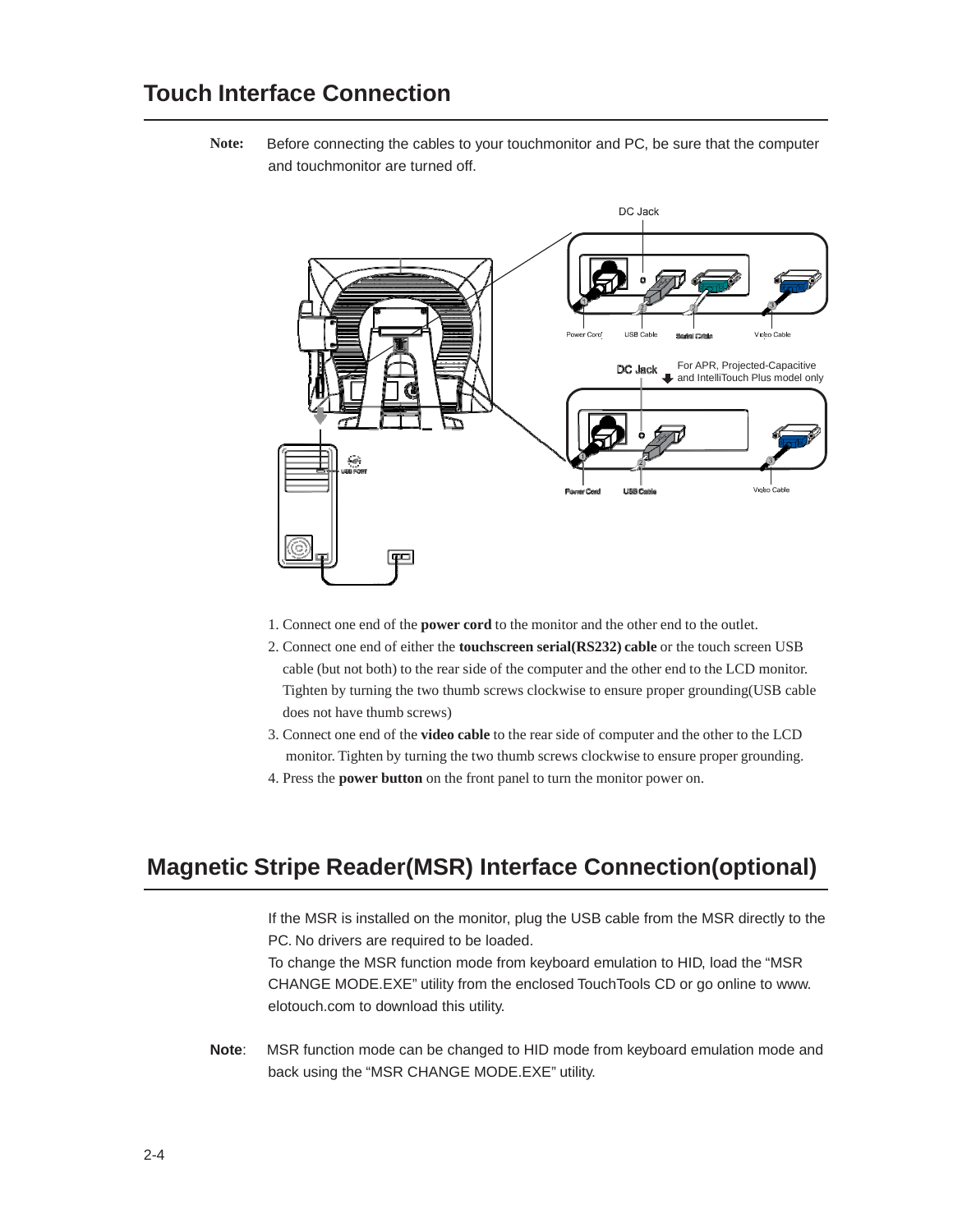# **Product Overview**

**Main Unit**



**Rear View**

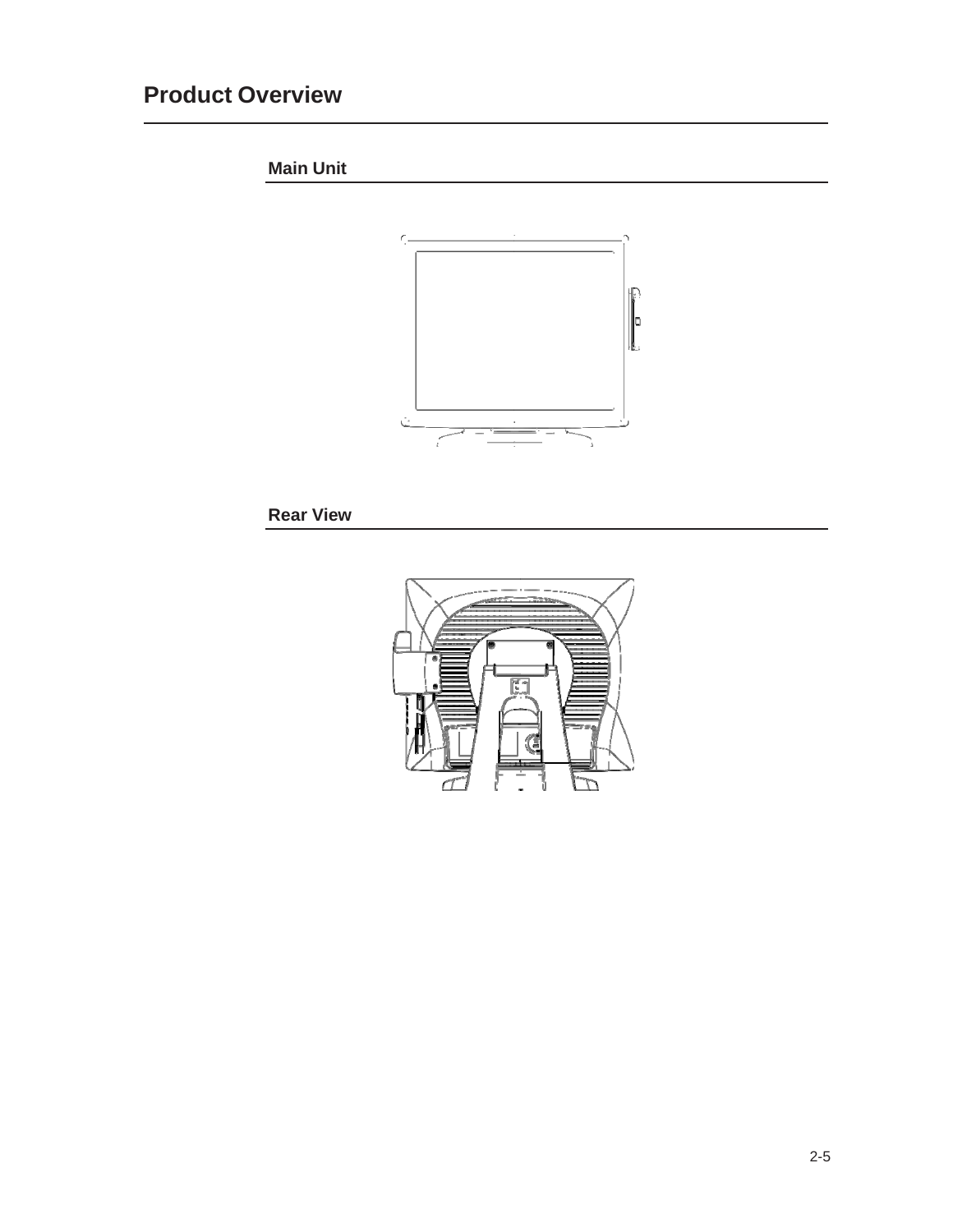Elo TouchSystems provides driver software that allows your touchmonitor to work with your computer. Drivers are located on the enclosed CD-ROM for the following operating systems:

- Windows 7
- Windows Vista
- Windows XP
- Windows 2000
- Windows Me
- Windows 98
- Windows 95
- Windows NT 4.0
- Windows 3.1
- MS-DOS

Additional drivers and driver information for other operating systems are available on the Elo TouchSystems web site at www.elotouch.com.

The Elo touchmonitor is plug-and-play compliant. Information on the video capabilities of your touchmonitor is sent to your video display adapter when Windows starts. If Windows detects your touchmonitor, follow the instructions on the screen to install a generic plug-and-play monitor.

Refer to the following appropriate section for driver installation instructions.

**Depending upon whether you connected the serial communication cable or the USB communication cable, only the serial driver or the USB driver should be installed.**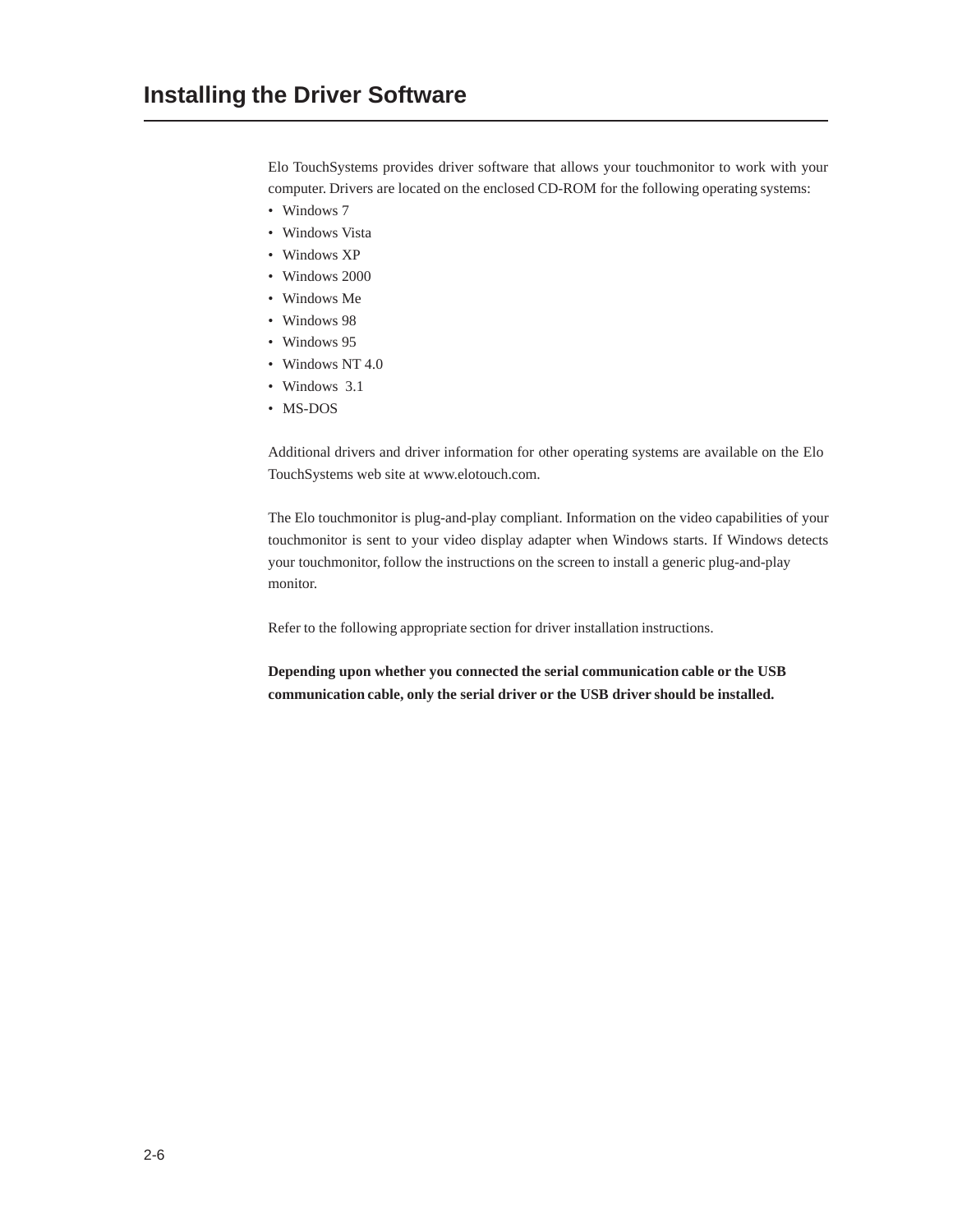# **Installing the Serial Touch Driver ( not applicable to Acoustic Pulse Recognition and Projected-Capacitive monitors)**

```
Installing the Serial Touch Driver for Windows 7, Windows Vista, 
Windows XP, Windows 2000, 98/95, ME and NT4.0
```
**NOTE:** For Windows 2000 and NT4.0 you must have administrator access rights to install the driver. Make sure the serial connector (RS232) is plugged into the monitor and an open com port on the PC.

- 1 Insert the Elo CD-ROM in your computer's CD-ROM drive.
- 2 If the AutoStart feature for your CD-ROM drive is active, the system automatically detects the CD and starts the setup program.
- 3 Follow the directions on the screen to complete the driver setup for your version of Windows.
- 4 If the AutoStart feature is not active:
- 5 Click **Start > Run**.
- 6 Click the **Browse** button to locate the EloCd.exe program on the CD-ROM.
- 7 Click **Open**, then **OK** to run EloCd.exe.
- 8 Follow the directions on the screen to complete the driver setup for your version of Windows.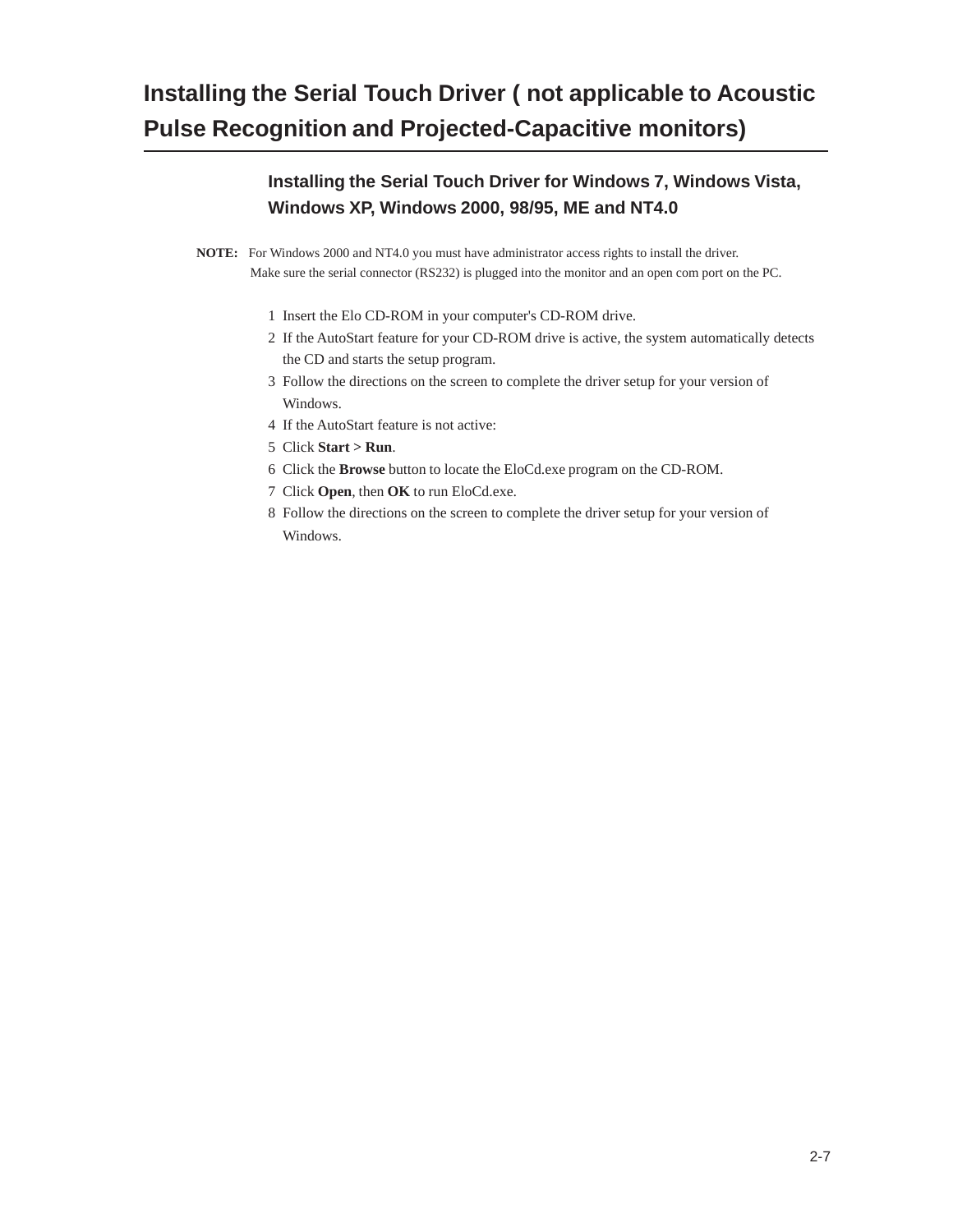## **Installing the Serial Touch Driver for Windows 3.1 and MS-DOS**

You must have a DOS mouse driver (MOUSE.COM) installed for your mouse if you wish to continue using your mouse along with your touchmonitor in DOS.

To install Windows 3.x and MS-DOS touch driver from Windows 98/95, follow the directions below:

- 1 Insert the CD-ROM in your computer's CD-ROM drive.
- 2 From DOS, type d: and press the **Enter** key to select the CD-ROM (your CD-ROM drive may be mapped to a different drive letter).
- 3 Type cd\elodos\_w31 to change to the correct directory.
- 4 Type **Install** and press **Enter** to start the installation.
- 5 Calculate the touchscreen.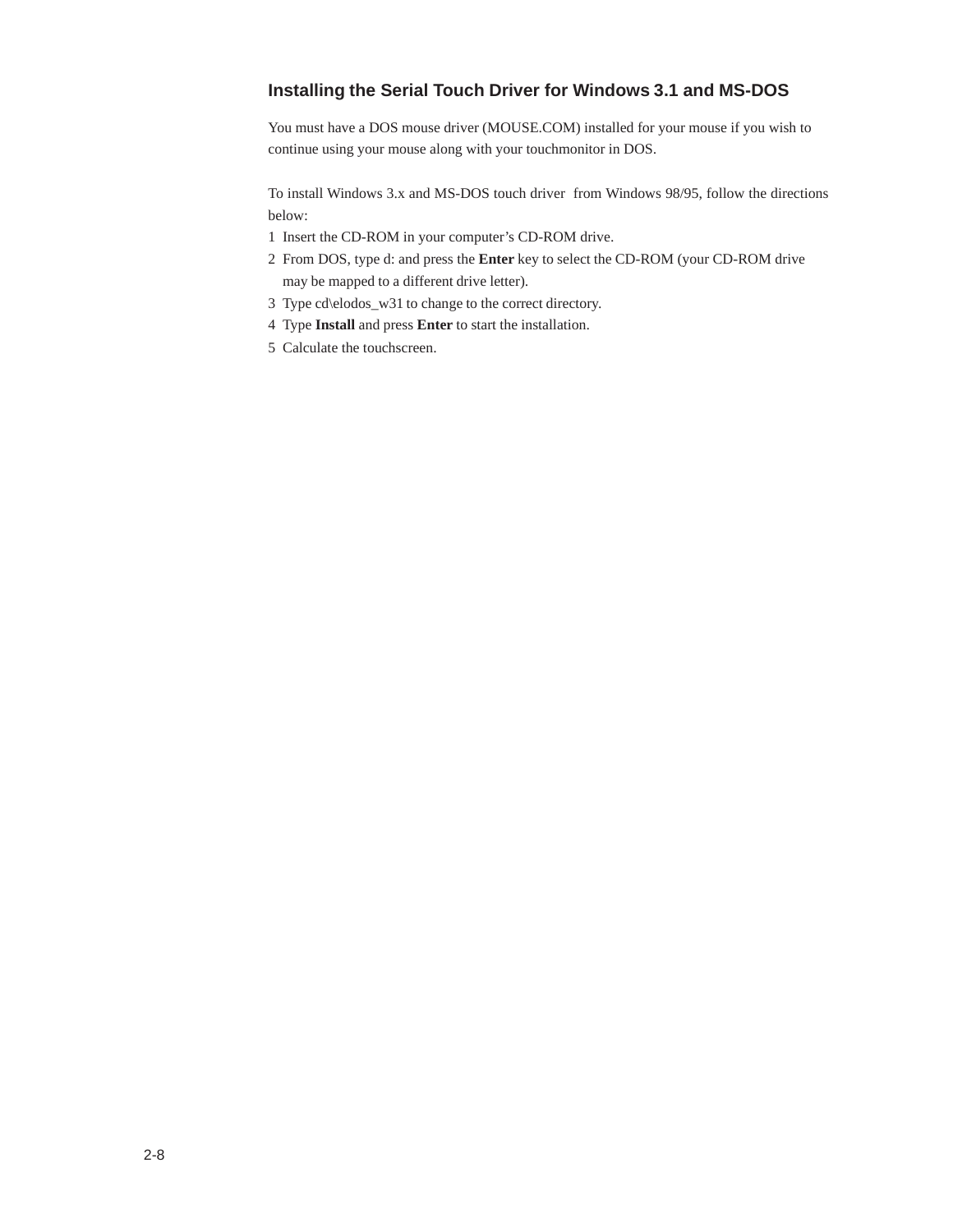#### **Installing the USB Touch Driver for Windows 7, Windows Vista, Windows XP, Windows 2000, ME and Windows 98.**

1 Insert the Elo CD-ROM in your computer's CD-ROM drive.

If Windows 2000 or Windows 98 starts the Add New Hardware Wizard, do the following:

- 2 Choose **Next**. Select "Search for the best driver for your device (Recommended)" and choose **Next**.
- 3 When a list of search locations is displayed, place a checkmark on "Specify a location" and use **Browse** to select the \EloUSB directory on the Elo CD-ROM.
- 4 Choose **Next**. Once the Elo USB touchscreen driver has been detected, choose **Next** again.
- 5 You will see several files being copied. Insert your Windows 98 cd if prompted. Choose **Finish**.

If Windows 2000 or Windows 98 does not start the Add New Hardware Wizard, do the following:

**NOTE:** For Windows 2000 you must have administrator access rights to install the driver.

- 1 Insert the Elo CD-ROM in your computer's CD-ROM drive. If the AutoStart feature for your CD-ROM drive is active, the system automatically detects the CD and starts the setup program.
- 2 Follow the directions on the screen to complete the driver setup for your version of Windows.

If the AutoStart feature is not active:

- 1 Click **Start > Run**.
- 2 Click the **Browse** button to locate the EloCd.exe program on the CD-ROM.
- 3 Click **Open**, then **OK** to run EloCd.exe.
- 4 Follow the directions on the screen to complete the driver setup for your version of Windows.

### **Installing APR USB Touch Driver for Windows 7, Windows VISTA and Windows XP**

Insert the Elo CD-ROM in your computer's CD-ROM driver.

Follow the directions on the screen to complete the APR driver setup for your version of Windows. Do not plug USB cable until software is fully loaded. When finished, plug USB cable and alignment data is transferred.

**NOTE:** For the latest driver, go to elotouch.com and download it from the driver download section.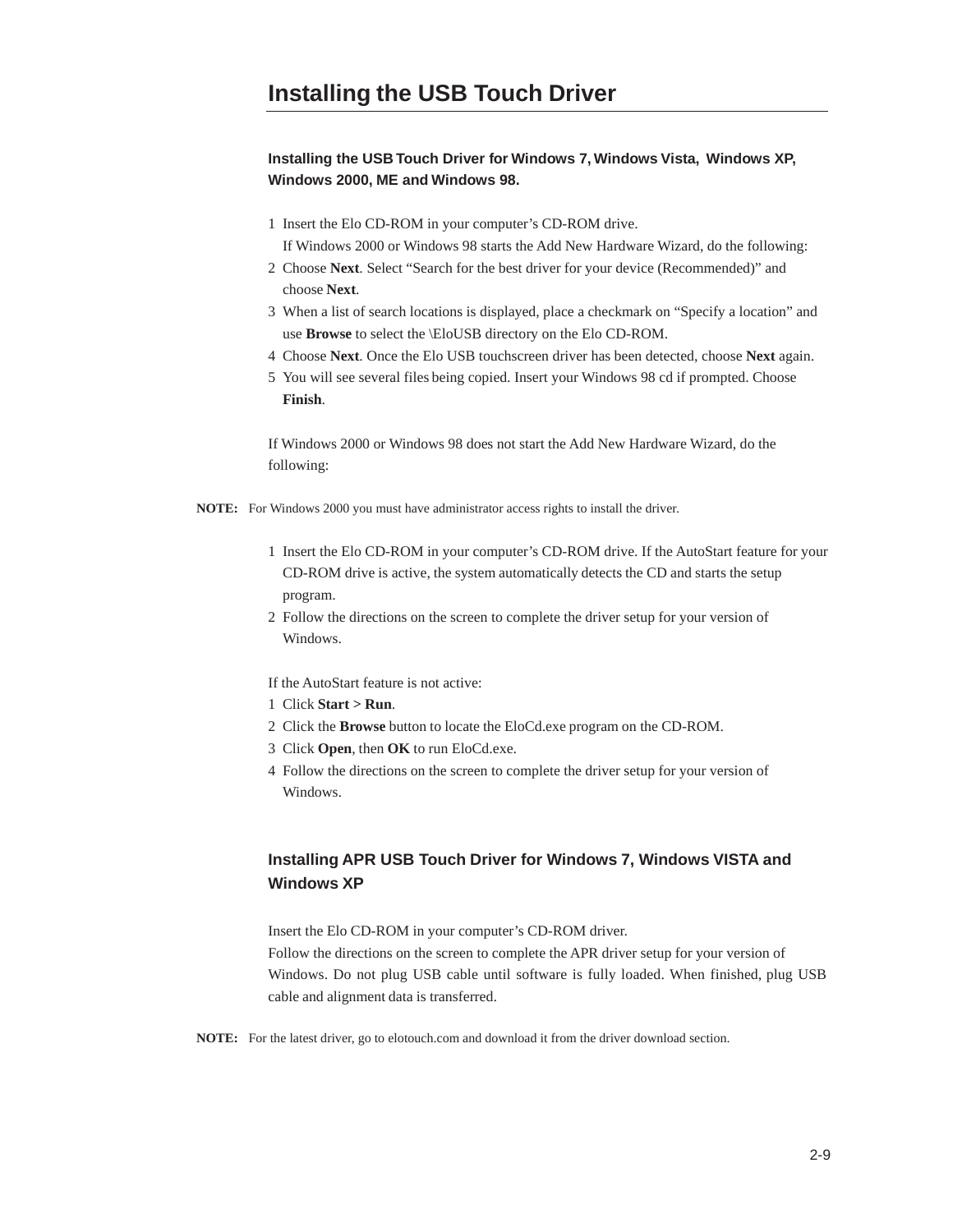### **CHAPTER**

# **3**

# **OPERATION**

## **About Touchmonitor Adjustments**

Your touchmonitor will unlikely require adjustment. Variations in video output and application may require adjustments to your touchmonitor to optimize the quality of the display.

For best performance, your touchmonitor should be operating in native resolution, that is 1280 x 1024 at 80k-75 Hz. Use the Display control panel in Windows to choose 1280 x 1024 resolution.

Operating in other resolutions will degrade video performance. For further information, please refer to Appendix A.

All adjustments you make to the controls are automatically memorized. This feature saves you from having to reset your choices every time you unplug or power your touchmonitor off and on. If there is a power failure, your touchmonitor settings will not default to the factory specifications.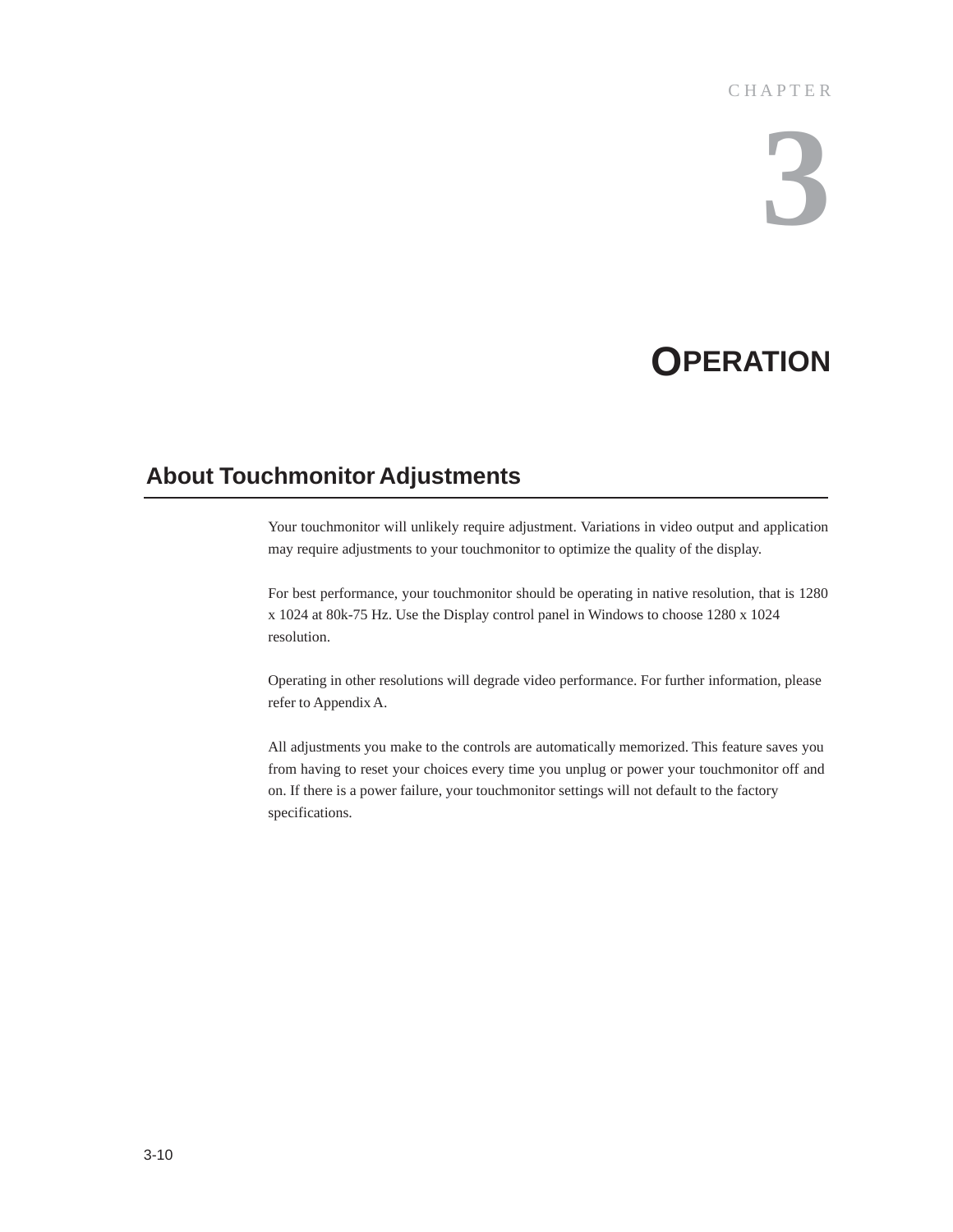

| <b>Control</b> | <b>Function</b>                                  |
|----------------|--------------------------------------------------|
| 1 Menu/Exit    | Display/Exits the OSD menus.                     |
| $2 \triangle$  | 1. Enter contrast of the OSD.                    |
|                | 2. Increase value of the adjustment item.        |
|                | 3. Select item.                                  |
| 3 V            | 1. Enter brightness adjustment.                  |
|                | 2. Decrease value of the adjustment item.        |
|                | 3. Select item counter-clockwise.                |
| 4 Select       | Selects the adjustment items from the OSD menus. |
| 5 Power Switch | Switches the power of the monitor.               |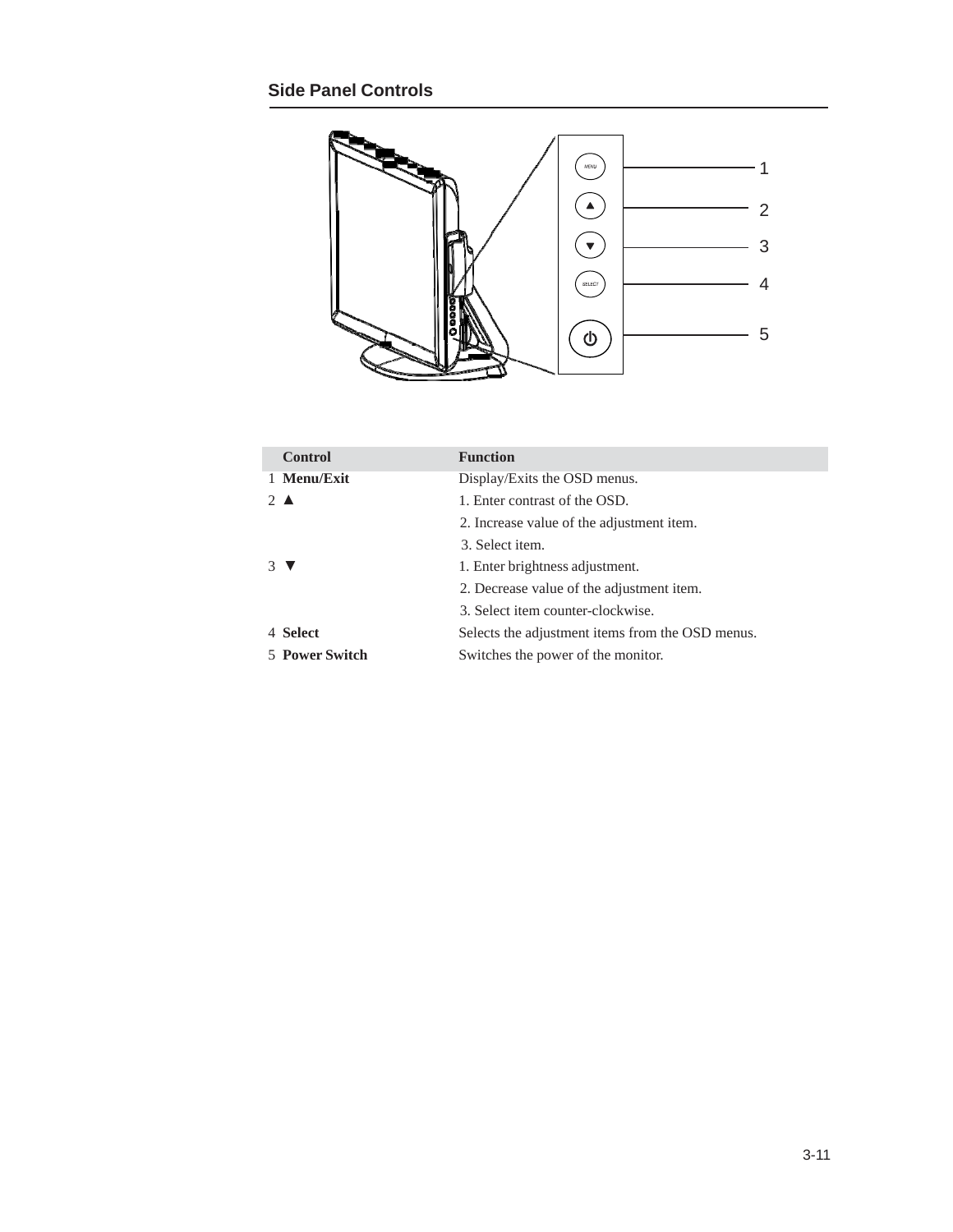## **OSD Menu Functions**

To Display and Select the OSD Functions:

- 1 Press the Menu key to activate the OSD menu.
- 2 Use  $\blacktriangle$  or  $\nabla$  to move clockwise or counterclockwise through the menu. Press the Enter key, the parameter will be highlighted when selected.
- 3 To quit the OSD screen at any time during the operation, press the Menu key. If no keys are pressed for a short time period, the OSD automatically disappears.

**NOTE:** The OSD screen will disappear if no input activities are detected for 45 seconds.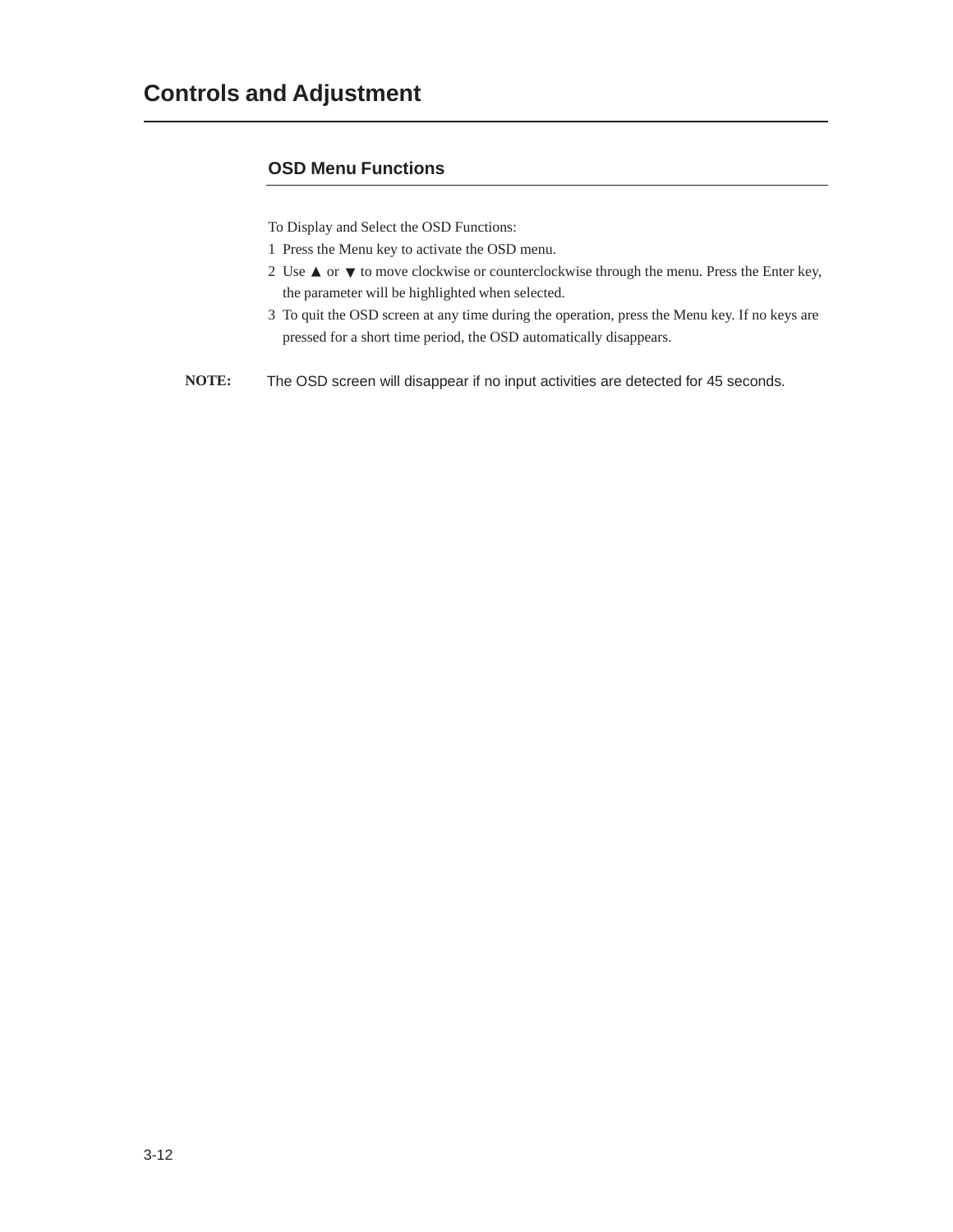## **OSD Control Options**

| <b>Control</b>                 | <b>Description</b>                                                                                                                                                                                                                                               |
|--------------------------------|------------------------------------------------------------------------------------------------------------------------------------------------------------------------------------------------------------------------------------------------------------------|
| <b>Brightness</b>              | Increases or decreases brightness.                                                                                                                                                                                                                               |
| <b>Contrast</b>                | Increases or decreases contrast.                                                                                                                                                                                                                                 |
| <b>H-Position</b>              | Moves the screen left or right.                                                                                                                                                                                                                                  |
| <b>V-Position</b>              | Moves the screen up or down.                                                                                                                                                                                                                                     |
| <b>Phase</b>                   | Increases or decreases the snow noise of the image after auto<br>adjustment is made.                                                                                                                                                                             |
| <b>Clock</b>                   | The dot clock is fine-adjusted after auto adjust.                                                                                                                                                                                                                |
| <b>Sharpness</b>               | Adjusts sharpness of video.                                                                                                                                                                                                                                      |
| <b>OSD H-Position</b>          | Moves the OSD position horizontally on the screen. When the<br><b>△</b> button is pressed, the OSD control menu will move to the<br>right side of the screen. Likewise, when the $\nabla$ button is<br>pressed, the OSD control menu will move to the left side. |
| <b>OSD V-Position</b>          | Moves the OSD position vertically on the screen. When the $\triangle$<br>button is pressed, the OSD control menu will move to the top<br>side of the screen. Likewise, when the $\nabla$ button is pressed, the<br>OSD control menu will move to the lower side. |
| <b>OSD</b> Time                | Adjusts the amount of the OSD menu is displayed.                                                                                                                                                                                                                 |
| <b>Color Balance</b>           | Press <b>△</b> or ▼ to select 9300, 6500, 5500, 7500 and USER.<br>Only when selecting USER can you make adjustments to the<br>R/G/B content. Press Enter to restore to factory default setting.                                                                  |
| <b>Auto-Adjust</b>             | Press Auto to enable this function. The Auto-Adjust will<br>automatically adjust V-Position, H-Position, Clock and<br>Clock-Phase.                                                                                                                               |
| <b>Recall Defaults</b>         | Returns the monitor to its default settings.                                                                                                                                                                                                                     |
| <b>OSD Language</b>            | Select from English, French, German , Spanish and Japanese.                                                                                                                                                                                                      |
| <b>Information Description</b> | Indicates the current resolution, H-Frequency and<br>V-Frequency.                                                                                                                                                                                                |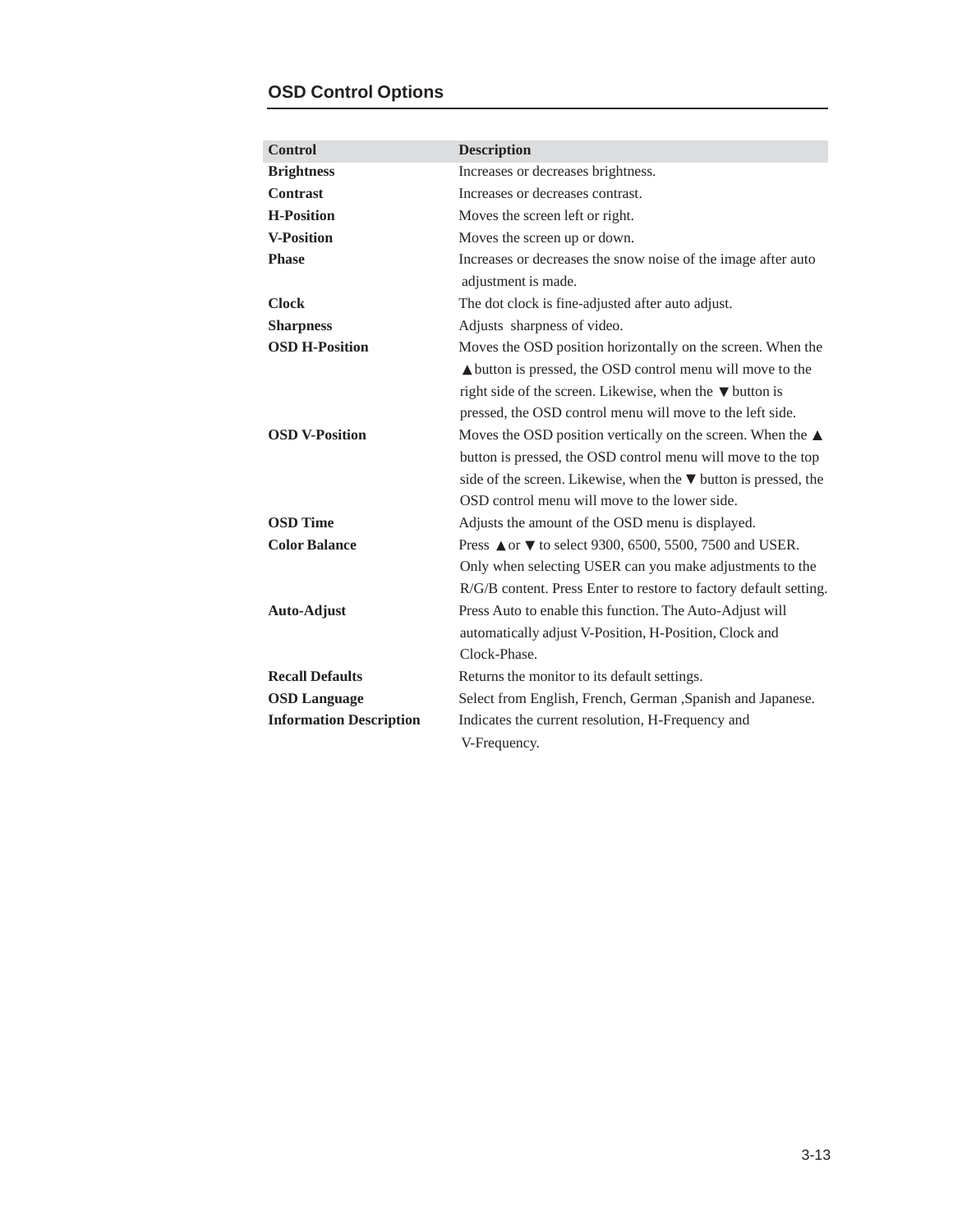To reduce the need for adjustment for different modes, the monitor has default setting modes that are most commonly used as given in the table below. If any of these display modes are detected, the monitor automatically adjusts the picture size and centering. When none of the mode is matched, the user can store their preferred modes in the user modes. The monitor is capable of storing up to 7 user modes. The only condition to store as a user mode is the new display information must have 1 KHz difference for horizontal frequency or 1 Hz for vertical frequency or the sync signal polarities are different from the default modes.

| <b>Item</b>    | <b>Resolution</b> | <b>Type</b>        | $H.Scan(KHz)$ V. $Scan(Hz)$ |        | <b>Polarity</b> |  |
|----------------|-------------------|--------------------|-----------------------------|--------|-----------------|--|
| $\mathbf{1}$   | $640 \times 350$  | <b>VGA</b>         | 31.468                      | 70.09  | $+/-$           |  |
| 2              | $720 \times 400$  | <b>VGA</b>         | 31.468                      | 70.08  | $-/+$           |  |
| 3              | $640 \times 480$  | <b>VGA</b>         | 31.468                      | 59.94  | $-/-$           |  |
| $\overline{4}$ | 640 x 480         | <b>MAC 66</b>      | 35                          | 66     | $-/-$           |  |
| 5              | 640 x 480         | VESA <sub>72</sub> | 37.861                      | 72.809 | $-/-$           |  |
| 6              | 640 x 480         | VESA <sub>75</sub> | 37.5                        | 75     | $-/-$           |  |
| 7              | 800 x 600         | VESA 56            | 35.156                      | 56.25  | $+/+$           |  |
| 8              | 800 x 600         | VESA <sub>60</sub> | 37.879                      | 60.317 | $+/+$           |  |
| 9              | $800 \times 600$  | VESA <sub>75</sub> | 46.875                      | 75     | $+/+$           |  |
| 10             | 800 x 600         | VESA <sub>72</sub> | 48.077                      | 72.188 | $+/+$           |  |
| 11             | 832 x 624         | <b>MAC 75</b>      | 49.71                       | 74.53  | $-/-$           |  |
| 12             | 1024 x 768        | VESA 60            | 48.363                      | 60.004 | $-/-$           |  |
| 13             | 1024 x 768        | <b>SUN 65</b>      | 52.45                       | 65     | $-/-$           |  |
| 14             | 1024 x 768        | VESA <sub>70</sub> | 56.476                      | 70.069 | $-/-$           |  |
| 15             | 1024 x 768        | VESA <sub>75</sub> | 60.023                      | 75.029 | $+/+$           |  |
| 16             | 1280 x 1024       | VESA <sub>60</sub> | 63.981                      | 60     | $+/+$           |  |
| 17             | 1280 x 1024       | VESA <sub>75</sub> | 79.976                      | 75.025 | $+/+$           |  |
| 18             | 1152 x 864        | VESA <sub>75</sub> | 67.5                        | 75     | $+/+$           |  |
| 19             | 1280 x 960        | VESA <sub>60</sub> | 60                          | 60     | $+/+$           |  |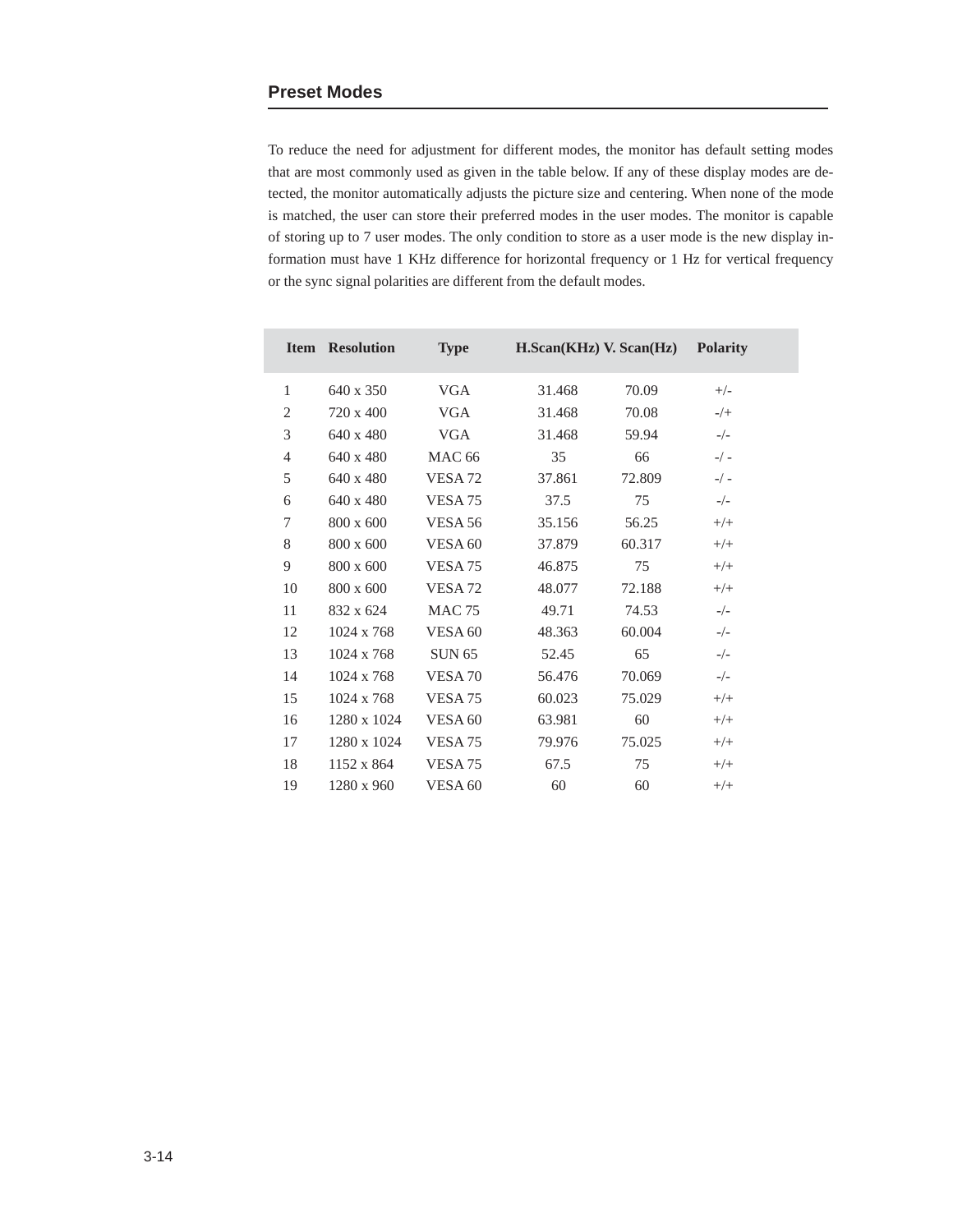The monitor is equipped with the power management function which automatically reduces the power consumption when not in use.

|             | <b>Power</b>       |
|-------------|--------------------|
| <b>Mode</b> | <b>Consumption</b> |
| On          | $<$ 50W            |
| Sleep       | <3W                |
| Off         | < 1 W              |

We recommend switching the monitor off when it is not in use for a long time.

**NOTE:** The monitor automatically goes through the Power Management System (PMS) steps when it is idle. To release the monitor from PMS state, press any key on the keyboard or move mouse.

## **Display Angle**

For viewing clarity, you can tilt the LCD forward (up to -5 degrees) or backward (up to 90 degrees.)



**CAUTION** In order to protect the LCD, be sure to hold the base when adjusting the LCD, and take care **not** to touch the screen.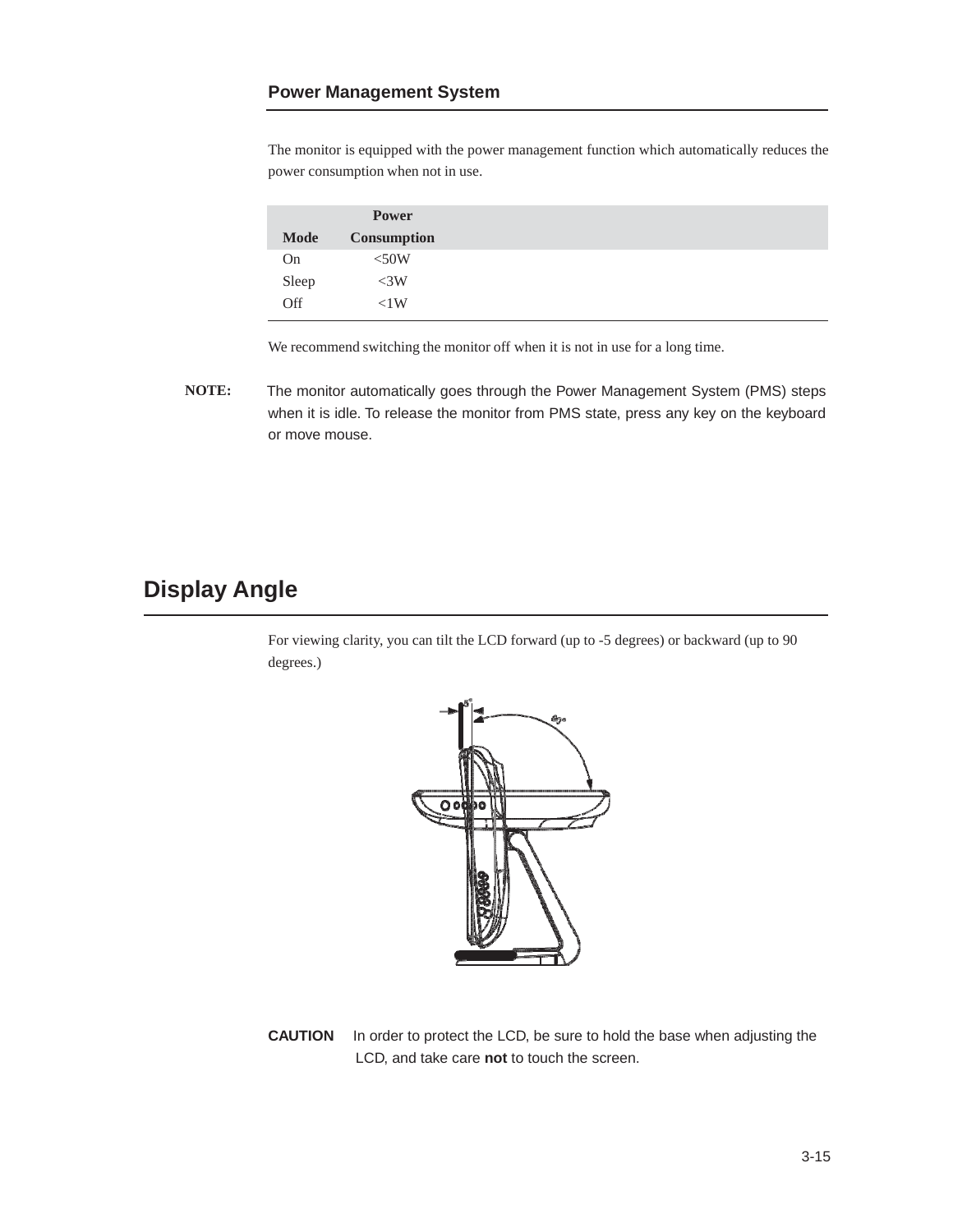When connected to Windows 7 computers, the touchmonitor can report 2 simultaneous touches.

The IntelliTouch Plus touchscreen can be re-calibrated to your displayed video image, if needed, through the Calibration function in the Elo driver control panel.

The IntelliTouch Plus driver will only support multiple monitor if they are all using the IntelliTouch Plus touch technology.

To use multiple IntelliTouch Plus monitors, double click on the EloConfig desktop shortcut to open up the Elo Touchscreen Configuration screen.



Select "Match Touch to Display…" to calibrate multiple monitors.

| ēloļ<br>Elo Touchscreen Configuration                                                          | $\mathbf{x}$                 |  |
|------------------------------------------------------------------------------------------------|------------------------------|--|
| Copyrights, Component versions, Build info.                                                    | About                        |  |
| Restart Flo touch device service                                                               | Restart Tablet Input Service |  |
| Match touch input to a display (for English OS with<br>multiple monitors).                     | Match Touch to Display       |  |
| Align all touchmonitors.                                                                       | Align Elo Touchmonitors      |  |
| Device info. Edge acceleration. Disable touch.<br>Restore default calibration                  | Touchmonitor Properties      |  |
| Apply to all monitors: Hide cursor during calibration.<br>Increase size of Windows title bars. | Common Settings              |  |
| Elo support info. Download driver packages for<br>different platforms.                         | Online Support               |  |
| Close                                                                                          |                              |  |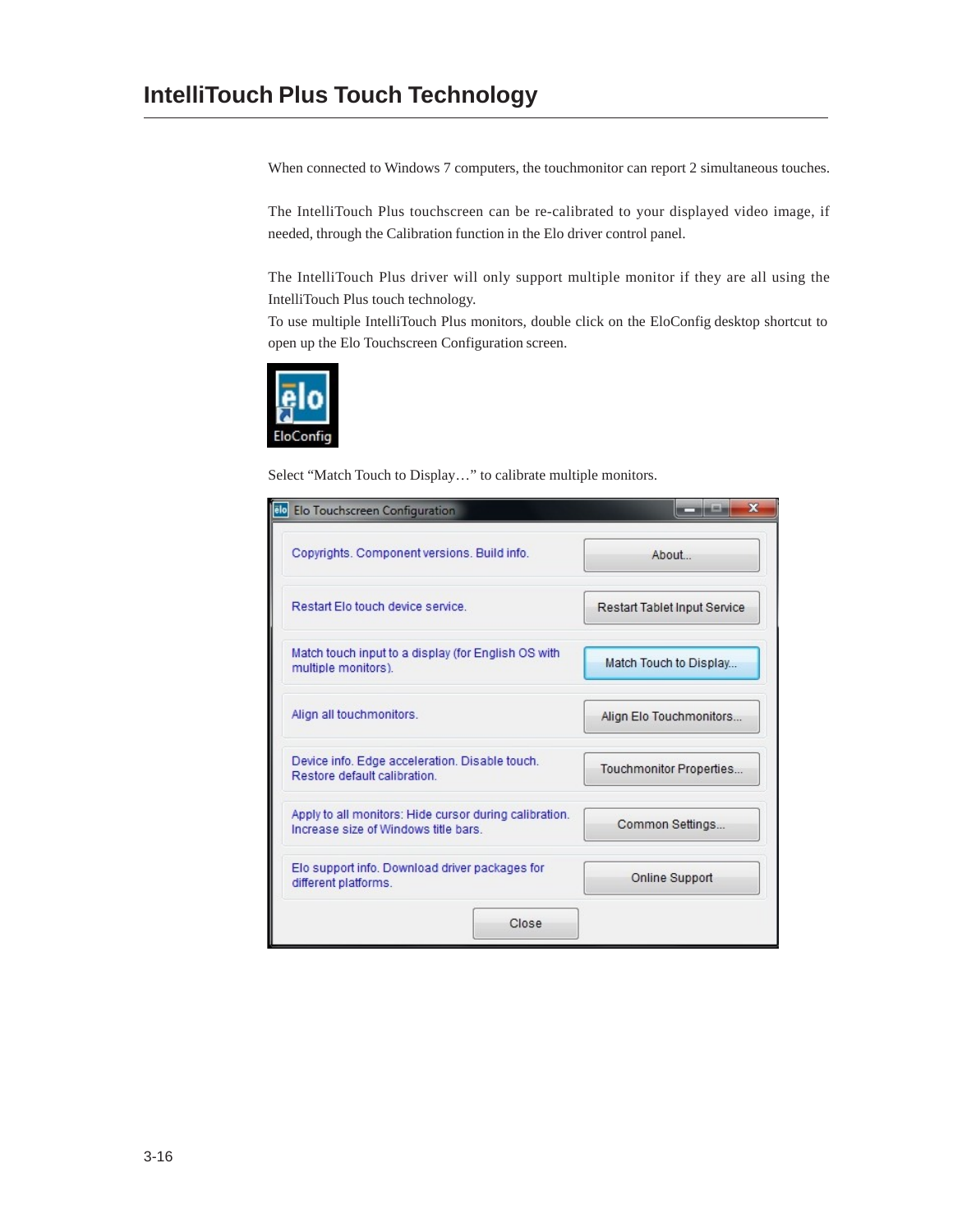When connected to Windows 7 computers, the touchmonitor can report 2 simultaneous touches. When connected to Windows XP computers, the touchmonitor reports single touches.

No additional drivers are required for this technology to work, it uses Windows HID drivers. No calibration is required for this technology.

## **Gesture Support**

The IntelliTouch Plus and Projected-Capacitive touch technologies enable several gestures that support single and multiple contacts. Refer to the Microsoft Website http://msdn.microsoft. com/en-us/library/dd940543 on the various gestures that are supported in Windows 7.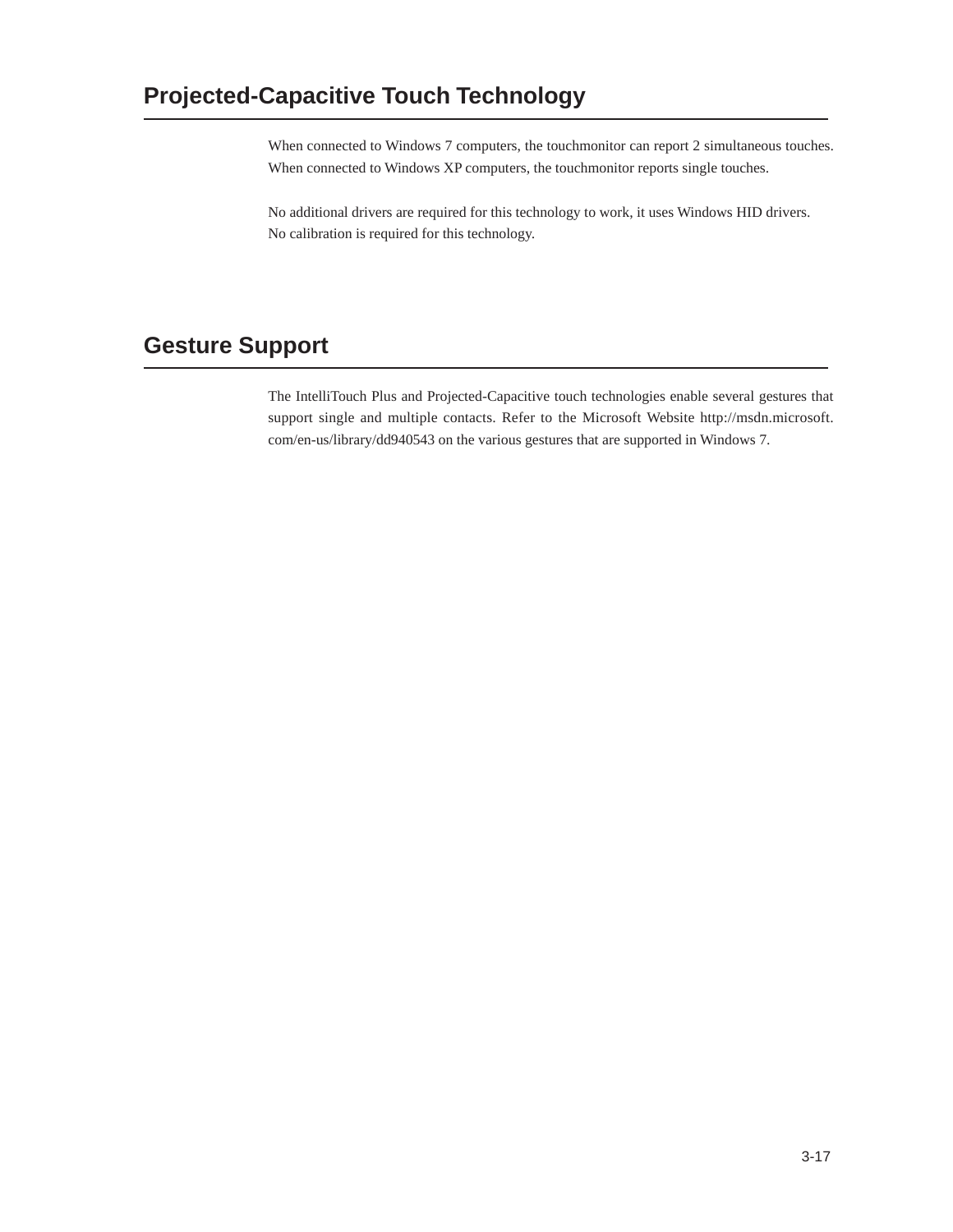# **4**

# **TROUBLESHOOTING**

If you are experiencing trouble with your touchmonitor, refer to the following table. If the problem persists, please contact your local dealer or our service center.

## **Solutions to Common Problems**

| <b>Problem</b>                   | Suggestion(s)                                                                                 |
|----------------------------------|-----------------------------------------------------------------------------------------------|
| The monitor does not respond     | 1. Check that the monitor's Power Switch is on.                                               |
| when turning on the system.      | 2. Turn off the power and check the monitor's DC power cord                                   |
|                                  | and signal cable for proper connection.                                                       |
| Characters on the screen are dim | Refer to the About Touchmonitor Adjustments section to                                        |
|                                  | adjust the brightness.                                                                        |
| The video is blank               | 1. During operation, the monitor screen may automatically turn                                |
|                                  | off as a result of the Power Saving feature. Press any key to see<br>if the screen reappears. |
|                                  | 2. Refer to the About Touchmonitor Adjustments section to                                     |
|                                  | adjust the brightness.                                                                        |
| Screen flashes when initialized  | Turn the monitor off then turn it on again.                                                   |
| "Out of Range" display           | Reconfigure the resolution of your computer to make one of the                                |
|                                  | monitor's supported video mode (see Appendix C). See Appendix A                               |
|                                  | for more information on resolution.                                                           |
| Touch doesn't work               | Make sure the touch cable is securely attached at both ends.                                  |

I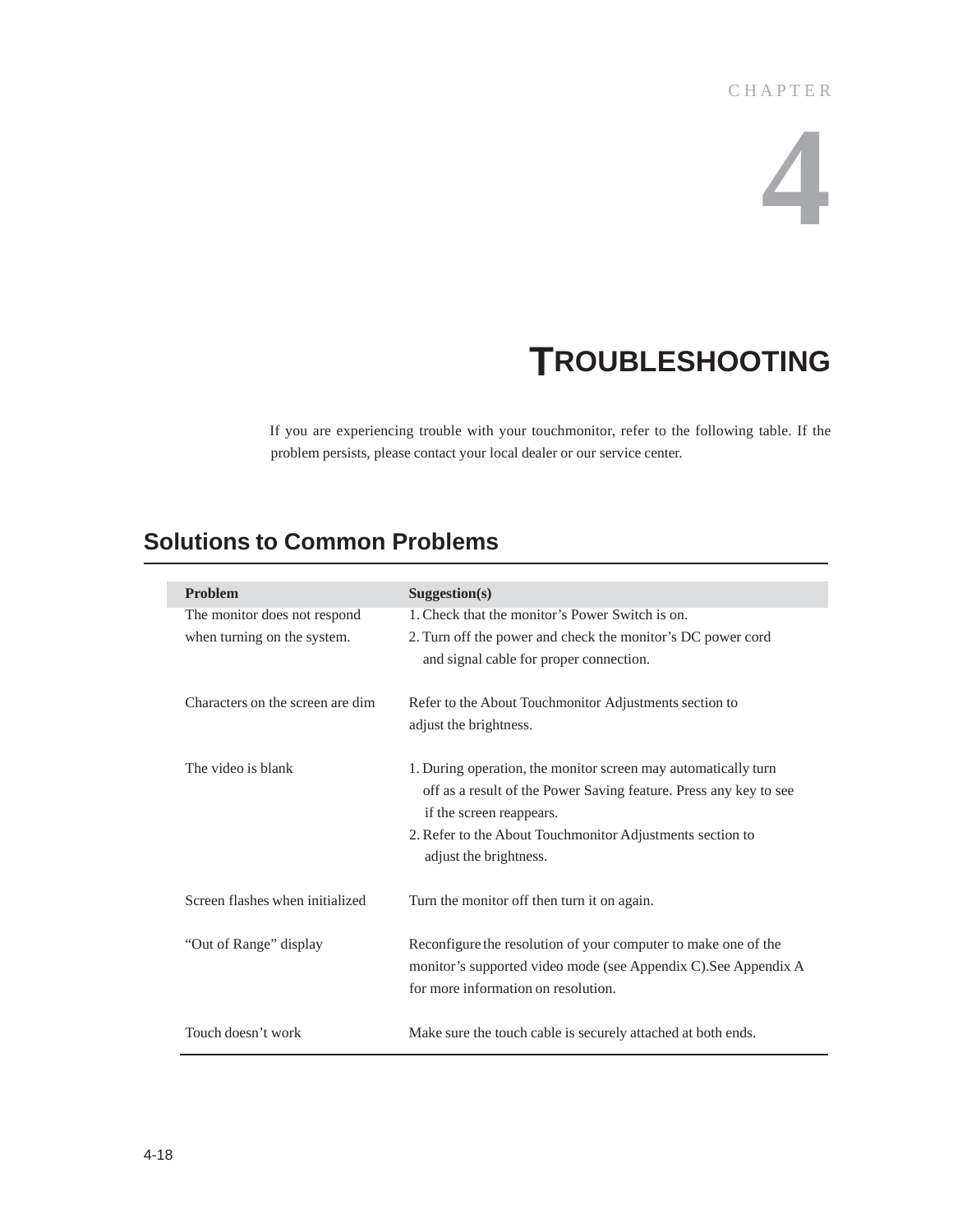### **A P P E N D I X**

# **A**

# **NATIVE RESOLUTION**

The native resolution of a monitor is the resolution level at which the LCD panel is designed to perform best. For the LCD touchmonitor, the native resolution is 1280 x 1024 for the 17 inch size. In almost all cases, screen images look best when viewed at their native resolution. You can lower the resolution setting of a monitor but not increase it.

| <b>Input Video</b>        | $17"$ LCD                              |
|---------------------------|----------------------------------------|
| 640 x 480 (VGA)           | Transforms input format to 1280 x 1024 |
| 800 x 600 (SVGA)          | Transforms input format to 1280 x 1024 |
| $1024 \times 768$ (XGA)   | Transforms input format to 1280 x 1024 |
| $1280 \times 1024$ (SXGA) | Displays in native Resolution          |

The native resolution of an LCD is the actual number of pixels horizontally in the LCD by the number of pixels vertically in the LCD. LCD resolution is usually represented by the following symbols:

| VGA         | $640 \times 480$  |
|-------------|-------------------|
| <b>SVGA</b> | $800 \times 600$  |
| XGA         | $1024 \times 768$ |
| <b>SXGA</b> | 1280 x 1024       |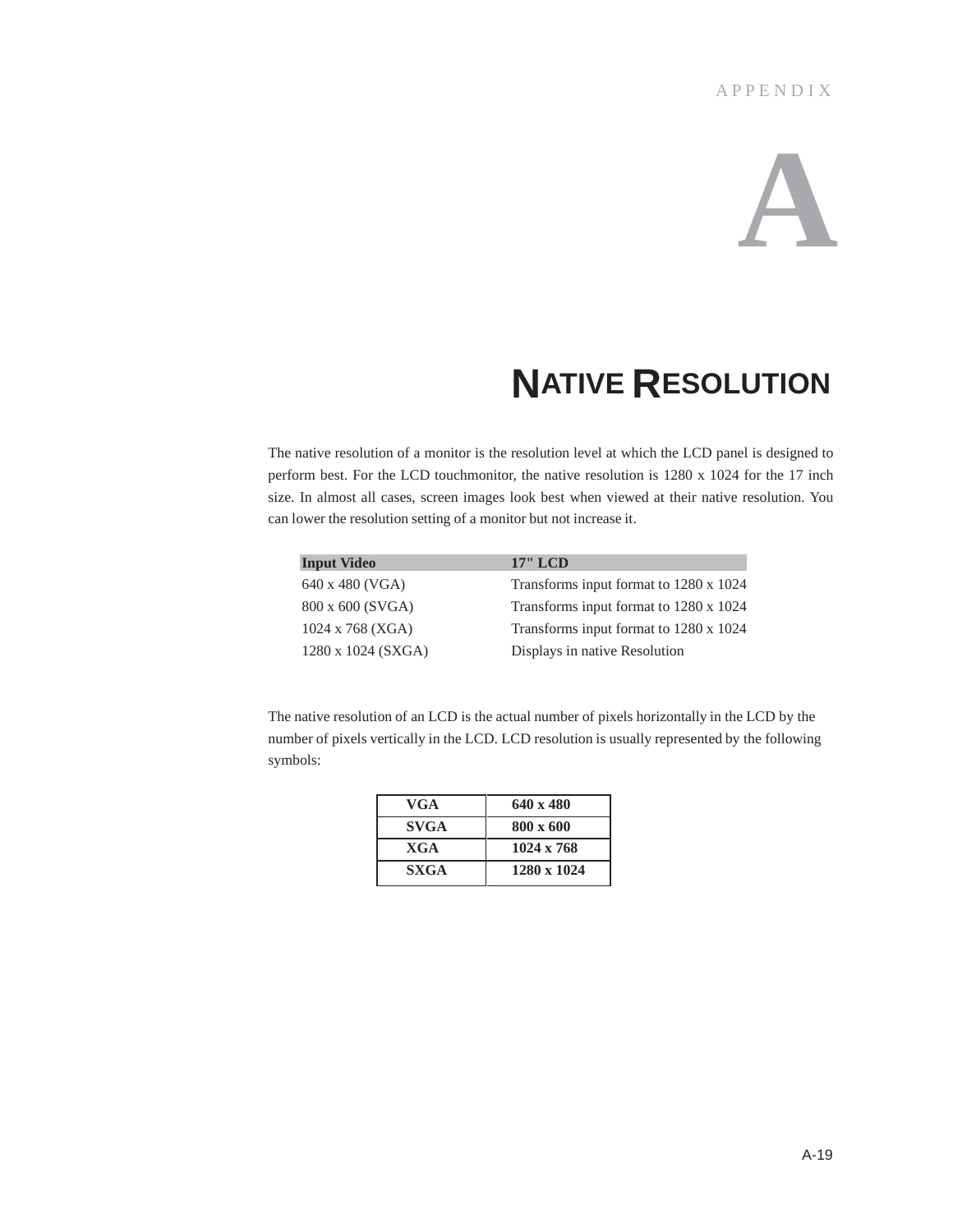As an example, a XGA resolution LCD panel has 1024 pixels horizontally by 768 pixels vertically. Input video is also represented by the same terms. SXGA input video has a format of 1280 pixels horizontally by 1024 pixels vertically. When the input pixels contained in the video input format match the native resolution of the panel, there is a one to one correspondence of mapping of input video pixels to LCD pixels. As an example, the pixel in column 45 and row 26 of the input video is in column 45 and row 26 of the LCD. For the case when the input video is at a lower resolution than the native resolution of the LCD, the direct correspondence between the video pixels and the LCD pixels is lost. The LCD controller can compute the correspondence between video pixels and LCD pixels using algorithms contained on its controller. The accuracy of the algorithms determines the fidelity of conversion of video pixels to LCD pixels. Poor fidelity conversion can result in artifacts in the LCD displayed image such as varying width characters.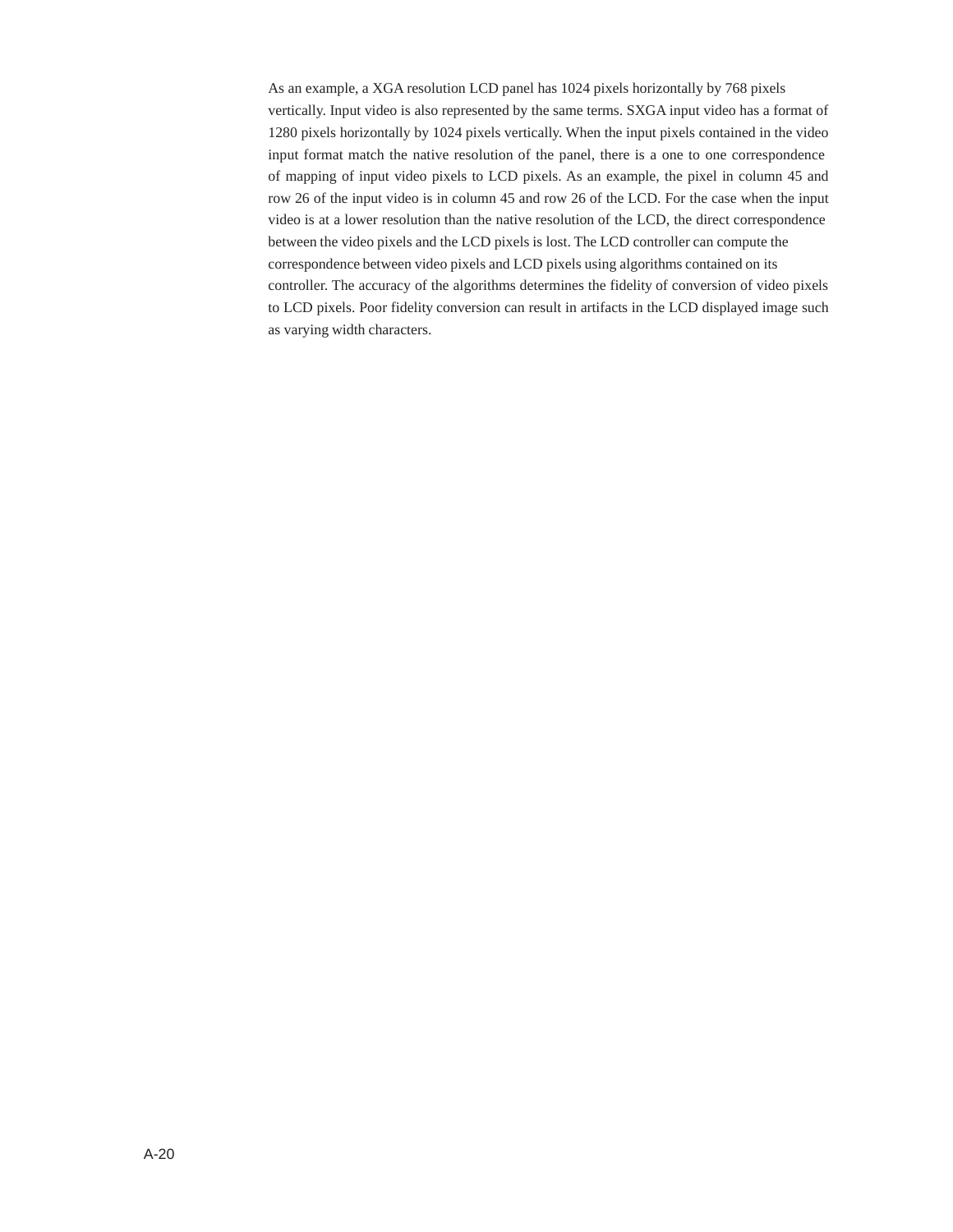### **A P P E N D I X**

# **B**

# **TOUCHMONITOR SAFETY**

This manual contains information that is important for the proper setup and maintenance of your touchmonitor. Before setting up and powering on your new touchmonitor, read through this manual, especially Chapter 2 (Installation), and Chapter 3 (Operation).

- 1 To reduce the risk of electric shock, follow all safety notices and never open the touchmonitor case.
- 2 Turn off the product before cleaning.
- 3 Your new touchmonitor is equipped with a 3-wire, grounding power cord. The power cord plug will only fit into a grounded outlet. Do not attempt to fit the plug into an outlet that has not been configured for this purpose. Do not use a damaged power cord. Use only the power cord that comes with your touchmonitor. Use of an unauthorized power cord may invalidate your warranty.
- 4 The slots located on the sides and top of the touchmonitor case are for ventilation. Do not block or insert anything inside the ventilation slots.
- 5 It is important that your touchmonitor remains dry. Do not pour liquid into or onto your touchmonitor. If your touchmonitor becomes wet do not attempt to repair it yourself.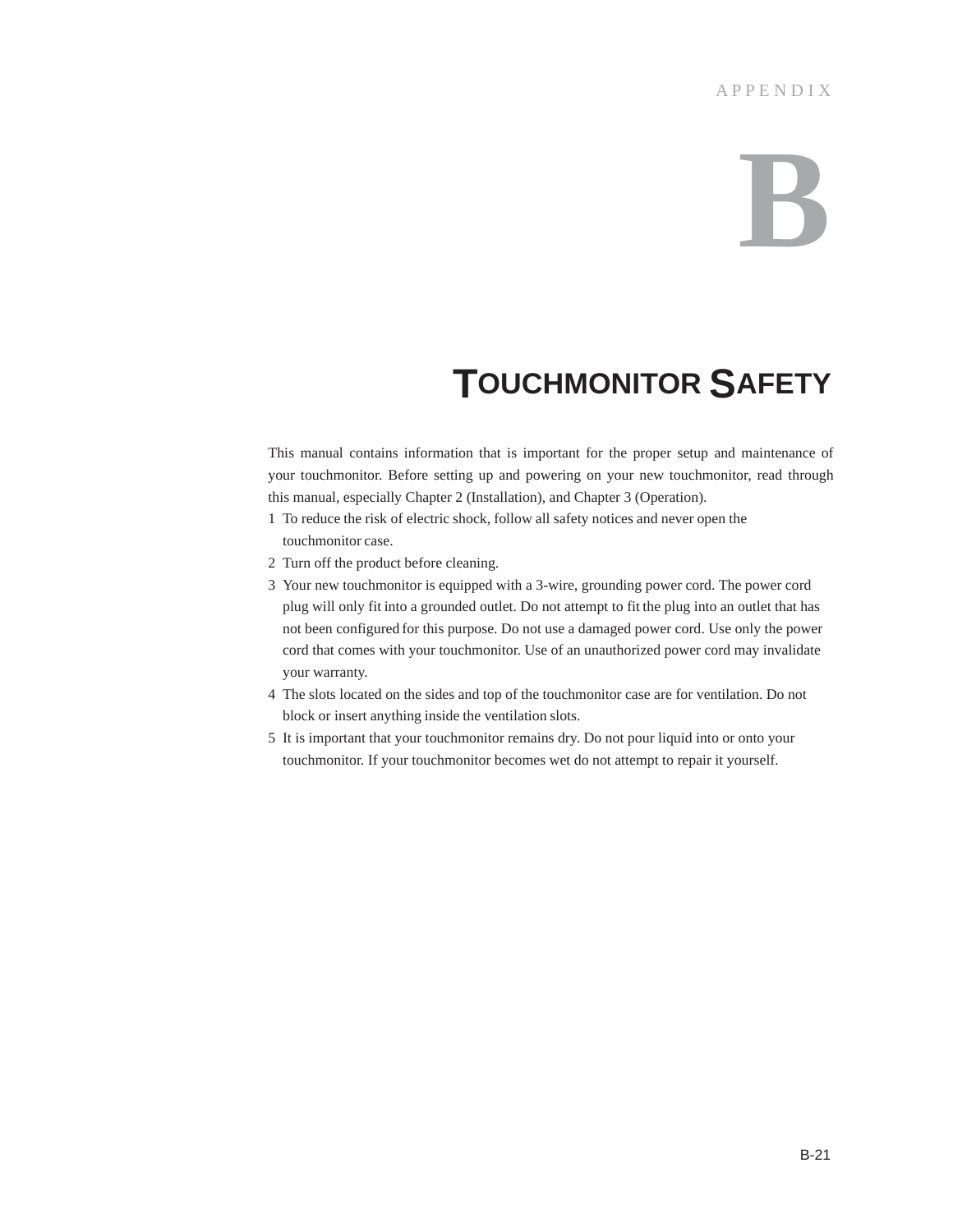The following tips will help keep your touchmonitor functioning at the optimal level.

- To avoid risk of electric shock, do not disassemble the brick power supply or display unit cabinet. The unit is not user serviceable. Remember to unplug the display unit from the power outlet before cleaning.
- Do not use alcohol (methyl, ethyl or isopropyl) or any strong dissolvent. Do not use thinner or benzene, abrasive cleaners or compressed air.
- To clean the display unit cabinet, use a cloth lightly dampened with a mild detergent.
- Avoid getting liquids inside your touchmonitor. If liquid does get inside, have a qualified service technician check it before you power it on again.
- Do not wipe the screen with a cloth or sponge that could scratch the surface.
- To clean the touchscreen, use window or glass cleaner. Put the cleaner on a clean cloth and wipe the touchscreen. Never apply the cleaner directly to the touchscreen.



### **Warning**

This product consists of devices that may contain mercury, which must be recycled or disposed of in accordance with local, state, or federal laws. (Within this system, the backlight lamps in the monitor display contain mercury.)



### **Waste Electrical and Electronic Equipment(WEEE) Directive**

In the European Union, this label indicates that this product should not be disposed of with household waste. It should be deposited at an appropriate facility to enable recovery and recycling.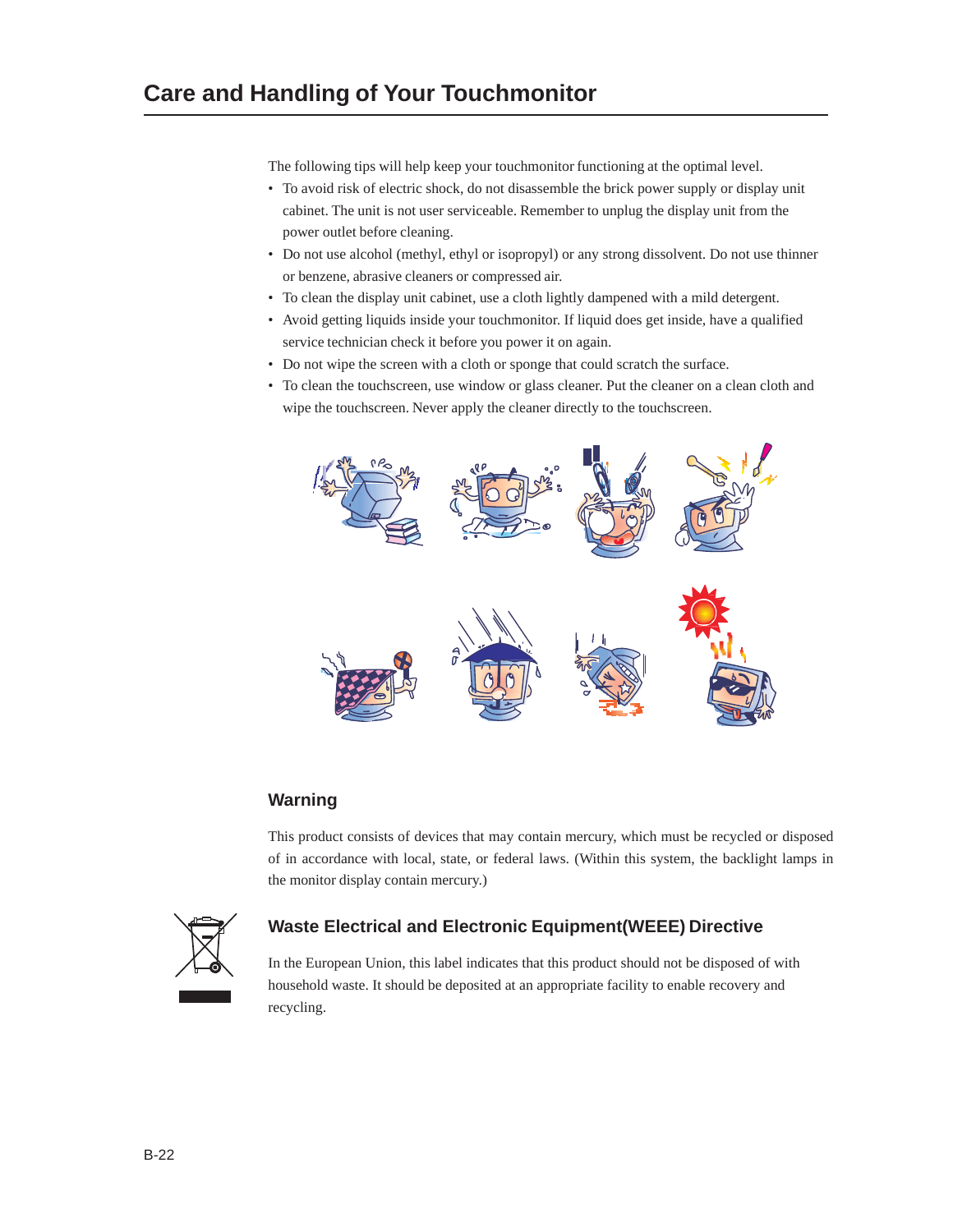A P P E N D I X

# **C**

# **TECHNICAL SPECIFICATIONS**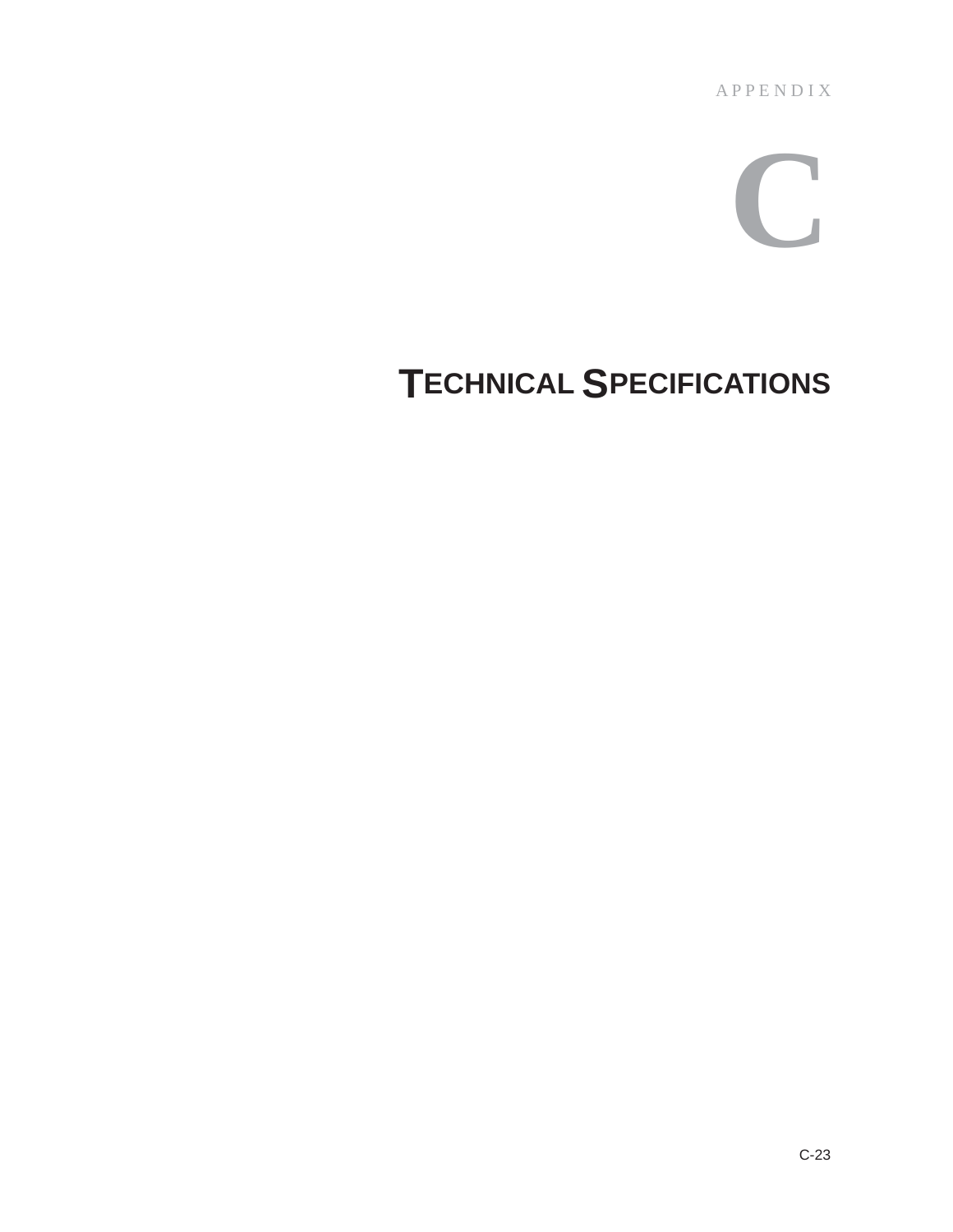# **Touchmonitor Specifications**

| <b>Model</b>                  |             | 1715L                                                                                 |
|-------------------------------|-------------|---------------------------------------------------------------------------------------|
| <b>LCD Display</b>            |             | 17" TFT Active Matrix Panel                                                           |
| <b>Display Size</b>           |             | 337.9(H) x 270.33(V) mm                                                               |
| <b>Pixel Pitch</b>            |             | $0.264(H)$ x $0.264(V)$ mm                                                            |
| <b>Display Mode</b>           |             | VGA 640 x 350 (70Hz)                                                                  |
|                               |             | VGA 720 x 400 (70Hz)                                                                  |
|                               |             | VGA 640 x 480 (60 / 72/ 75Hz)                                                         |
|                               |             | SVGA 800 x 600 (56 / 60 / 72/ 75Hz)                                                   |
|                               |             | XGA 1024 x 768 (60 / 70 / 75Hz)                                                       |
| <b>Max. Resolution</b>        |             | SXGA 1280 x 1024 (60 / 70 / 75Hz)                                                     |
|                               |             | $SKGA$ (1280 x 1024) at 75Hz maximum                                                  |
| <b>Contrast Ratio</b>         |             | 800 : 1 (typical)                                                                     |
| <b>Brightness</b>             |             | No touchscreen: typical 250 cd/m <sup>2</sup> ; Min 200 cd/m <sup>2</sup>             |
|                               |             | IntelliTouch: typical 225 cd/m <sup>2</sup> ; Min 170 cd/m <sup>2</sup>               |
|                               |             | Surface Capacitive: typical 212 cd/m <sup>2</sup> ; Min 160 cd/m <sup>2</sup>         |
|                               |             | AccuTouch: typical 200 cd/m <sup>2</sup> ; Min 150 cd/m <sup>2</sup>                  |
|                               |             | Acoustic Pulse Recognition: typical 225 cd/m <sup>2</sup> ; Min 170 cd/m <sup>2</sup> |
|                               |             | Projected-Capacitive: typical 225 cd/m <sup>2</sup> ; Min 176 cd/m <sup>2</sup>       |
|                               |             | IntelliTouch Plus: typical 225 cd/m <sup>2</sup> ; Min 170 cd/m <sup>2</sup>          |
| <b>Response Time</b>          |             | $5 \text{ ms (Typ.)}$                                                                 |
| <b>Display Color</b>          |             | 16.7M                                                                                 |
| <b>Viewing Angle</b>          |             | Vertical -80° $\sim$ +80° (Typ.)                                                      |
|                               |             | Horizontal -80 $\degree$ ~+80 $\degree$ (Typ.)                                        |
| <b>Input Signal</b>           | Video       | R.G.B. Analog 0.7Vp-p, 75 ohm                                                         |
|                               | Sync        | TTL Positive or Negative                                                              |
| <b>Signal Connector</b>       |             | Mini D-Sub 15 pin                                                                     |
| <b>Front Control</b>          |             | Menu, $\blacktriangle$ , $\blacktriangledown$ , Select, Power                         |
| <b>OSD</b>                    |             | Contrast, Brightness, H-Position, V-Position,                                         |
|                               |             | Color Temperature, Phase, Clock, OSD Time, Recall,                                    |
|                               |             | Language: English, French, German, Spanish, Japanese                                  |
| Plug & Play                   |             | DDC2B                                                                                 |
| <b>Touch Panel (optional)</b> |             | IntelliTouch, AccuTouch/Surface Capacitive Touch                                      |
|                               |             | Acustic Pulse Recognition/Projected-Capacitive/IntelliTouch Plus                      |
| <b>Power Adapter</b>          |             | Input AC 100-240V, 50/60Hz                                                            |
| <b>Operating Conditions</b>   | Temperature | $0^{\circ}C \sim 40^{\circ}C (32^{\circ}F \sim 104^{\circ}F)$                         |
|                               | Humidity    | $20\% \sim 80\%$ (No Condensation)                                                    |
|                               | Altitude    | To 12,000 Feet                                                                        |
| <b>Storage Conditions</b>     | Temperature | $-20^{\circ}$ C ~ 60 $^{\circ}$ C ( $-4^{\circ}$ F ~ 140 $^{\circ}$ F)                |
|                               | Humidity    | $10\% \sim 90\%$ (No Condensation)                                                    |
| <b>Dimensions (HxWxD)</b>     |             | 391 x 366 x 203mm(w/o MSR)                                                            |
| <b>Weight (Net)</b>           |             | 7Kg                                                                                   |
| <b>Certifications</b>         |             | UL, cUL, FCC-B, CE, VCCI, C-Tick, MPRII,                                              |
|                               |             | Argentina S-mark, BSMI, MIC, CCC, China RoHS, EK                                      |
|                               |             |                                                                                       |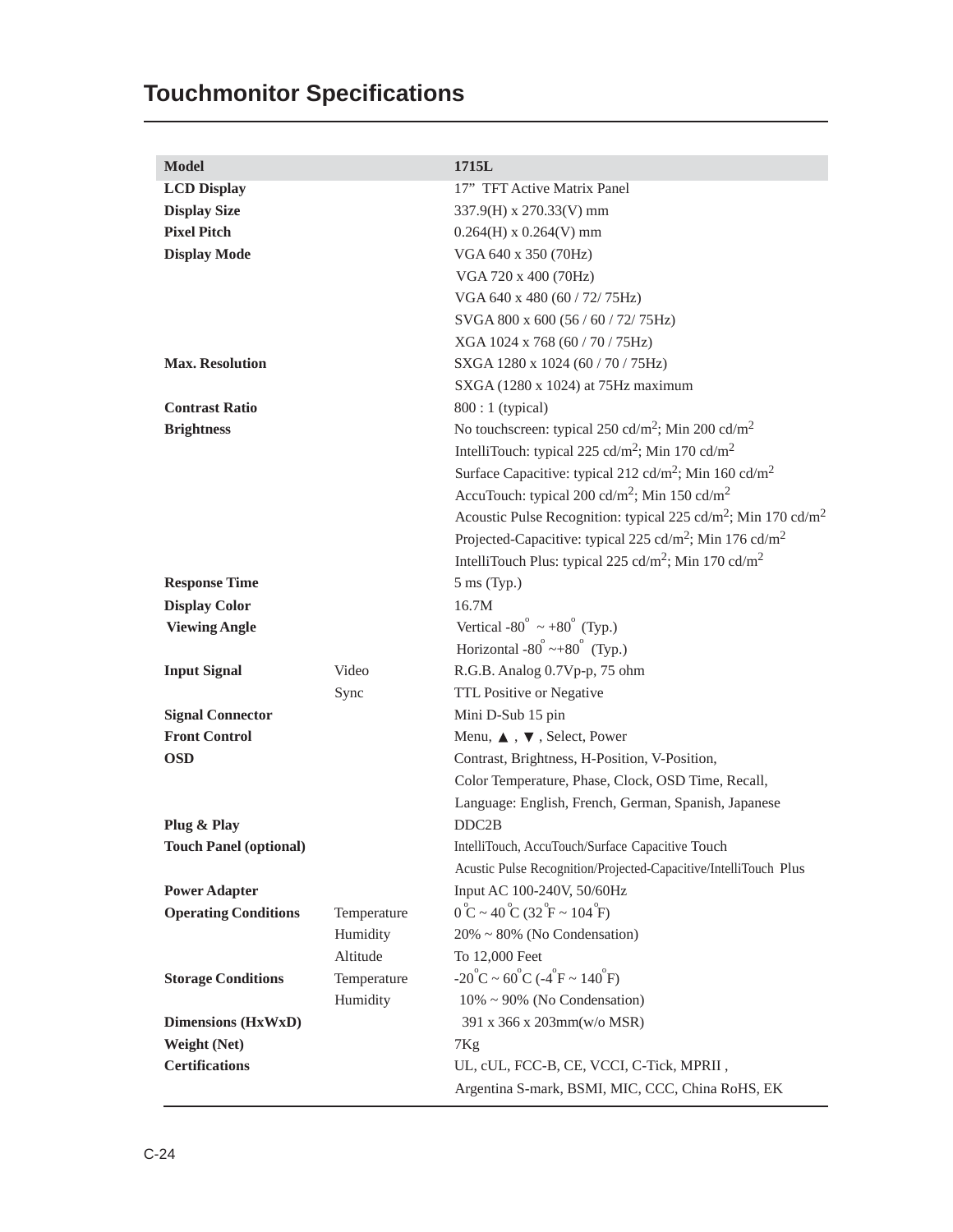**17" LCD Touchmonitor (1715L) Dimensions**



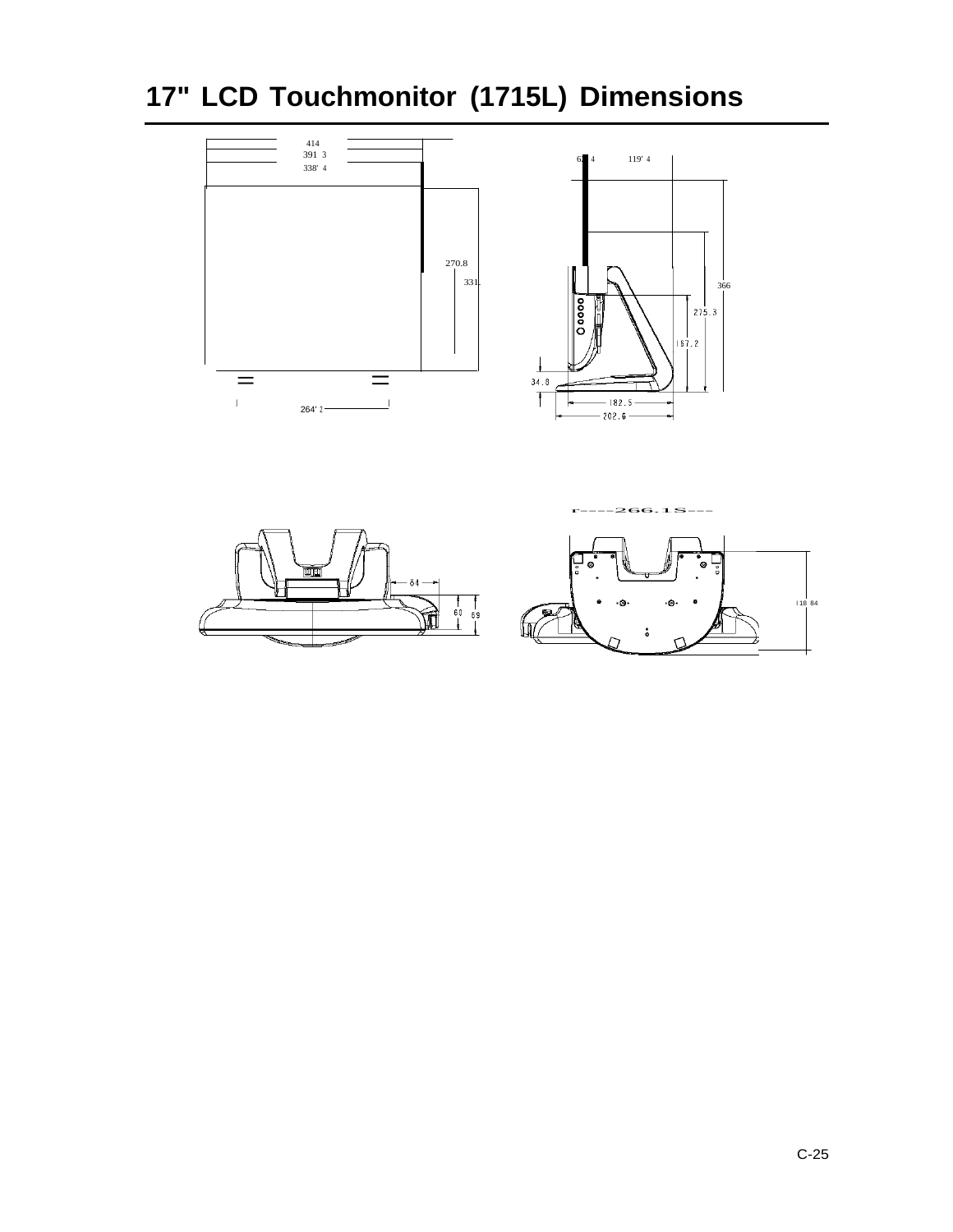### **I. Electrical Safety Information:**

- A) Compliance is required with respect to the voltage, frequency, and current requirements indicated on the manufacturer's label. Connection to a different power source than those specified herein will likely result in improper operation, damage to the equipment or pose a fire hazard if the limitations are not followed.
- B) There are no operator serviceable parts inside this equipment. There are hazardous voltages generated by this equipment which constitute a safety hazard. Service should be provided only by a qualified service technician.
- C) Contact a qualified electrician or the manufacturer if there are questions about the installation prior to connecting the equipment to mains power.

#### **II. Emissions and Immunity Information**

- A) Notice to Users in the United States: This equipment has been tested and found to comply with the limits for a Class B digital device, pursuant to Part 15 of FCC Rules. These limits are designed to provide reasonable protection against harmful interference in a residential installation. This equipment generates, uses, and can radiate radio frequency energy, and if not installed and used in accordance with the instructions, may cause harmful interference to radio communications.
- B) Notice to Users in Canada: This equipment complies with the Class B limits for radio noise emissions from digital apparatus as established by the Radio Interference Regulations of Industrie Canada.
- C) Notice to Users in the European Union: Use only the provided power cords and interconnecting cabling provided with the equipment. Substitution of provided cords and cabling may compromise electrical safety or CE Mark Certification for emissions or immunity as required by the following standards:

This Information Technology Equipment (ITE) is required to have a CE Mark on the manufacturer's label which means that the equipment has been tested to the following Directives and Standards: This equipment has been tested to the requirements for the CE Mark as required by EMC Directive 2004/108/EC indicated in European Standard EN 55022 Class B and the Low Voltage Directive 2006/95/EC as indicated in European Standard EN 60950.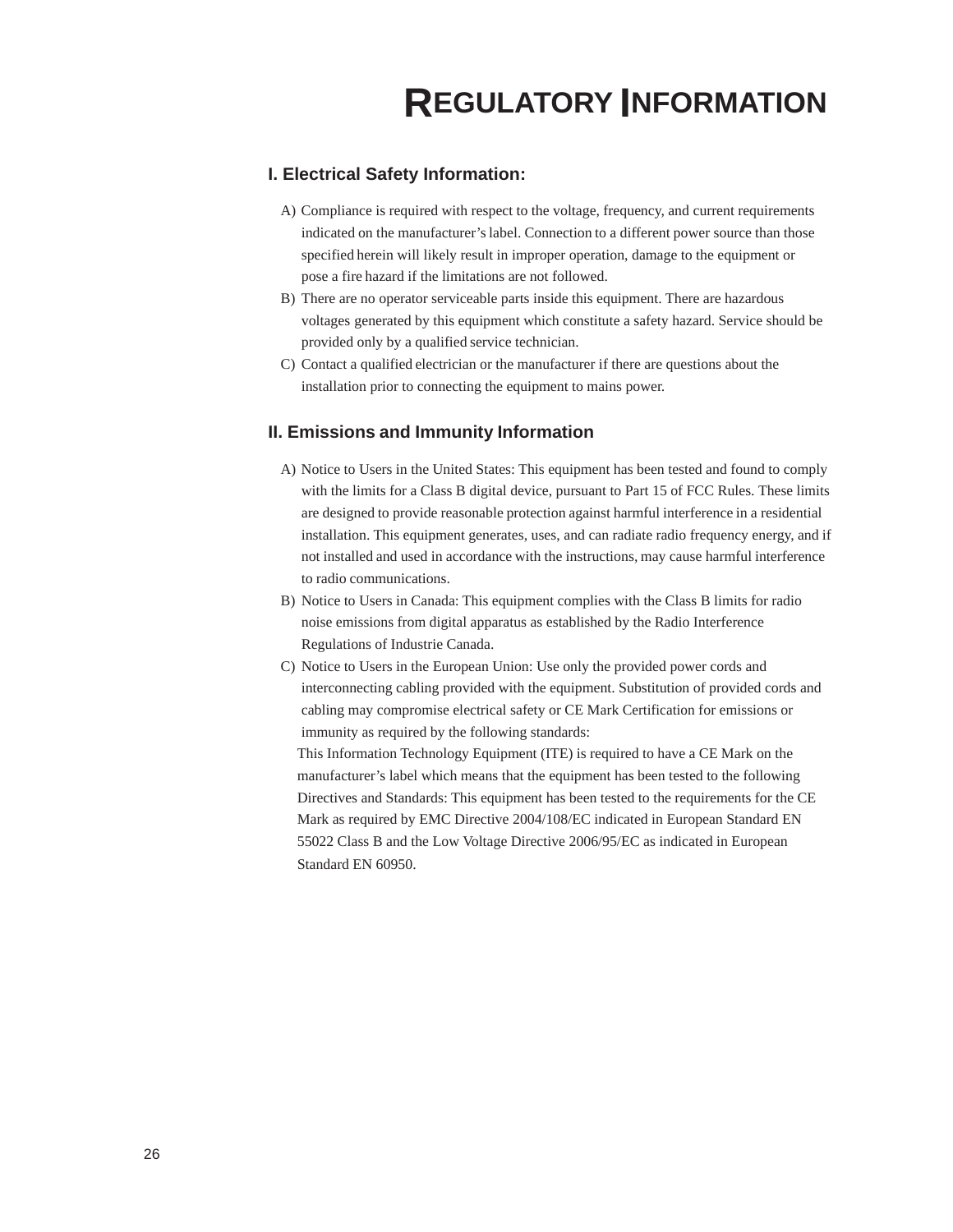- D) General Information to all Users: This equipment generates, uses and can radiate radio frequency energy. If not installed and used according to this manual the equipment may cause interference with radio and television communications. There is, however, no guarantee that interference will not occur in any particular installation due to site-specific factors.
	- 1) In order to meet emission and immunity requirements, the user must observe the following:
		- a) Use only the provided I/O cables to connect this digital device with any computer.
		- b) To ensure compliance, use only the provided manufacturer's approved line cord.
		- c) The user is cautioned that changes or modifications to the equipment not expressly approved by the party responsible for compliance could void the user's authority to operate the equipment.
	- 2) If this equipment appears to cause interference with radio or television reception, or any other device:
		- a) Verify as an emission source by turning the equipment off and on.
		- b) If you determine that this equipment is causing the interference, try to correct the interference by using one or more of the following measures:
			- i) Move the digital device away from the affected receiver.
			- ii) Reposition (turn) the digital device with respect to the affected receiver.
			- iii) Reorient the affected receiver's antenna.
			- iv) Plug the digital device into a different AC outlet so the digital device and the receiver are on different branch circuits.
			- v) Disconnect and remove any I/O cables that the digital device does not use.(Unterminated I/O cables are a potential source of high RF emission levels.)
			- vi) Plug the digital device into only a grounded outlet receptacle. Do not use AC adapter plugs. (Removing or cutting the line cord ground may increase RF emission levels and may also present a lethal shock hazard to the user.)

If you need additional help, consult your dealer, manufacturer, or an experienced radio or television technician.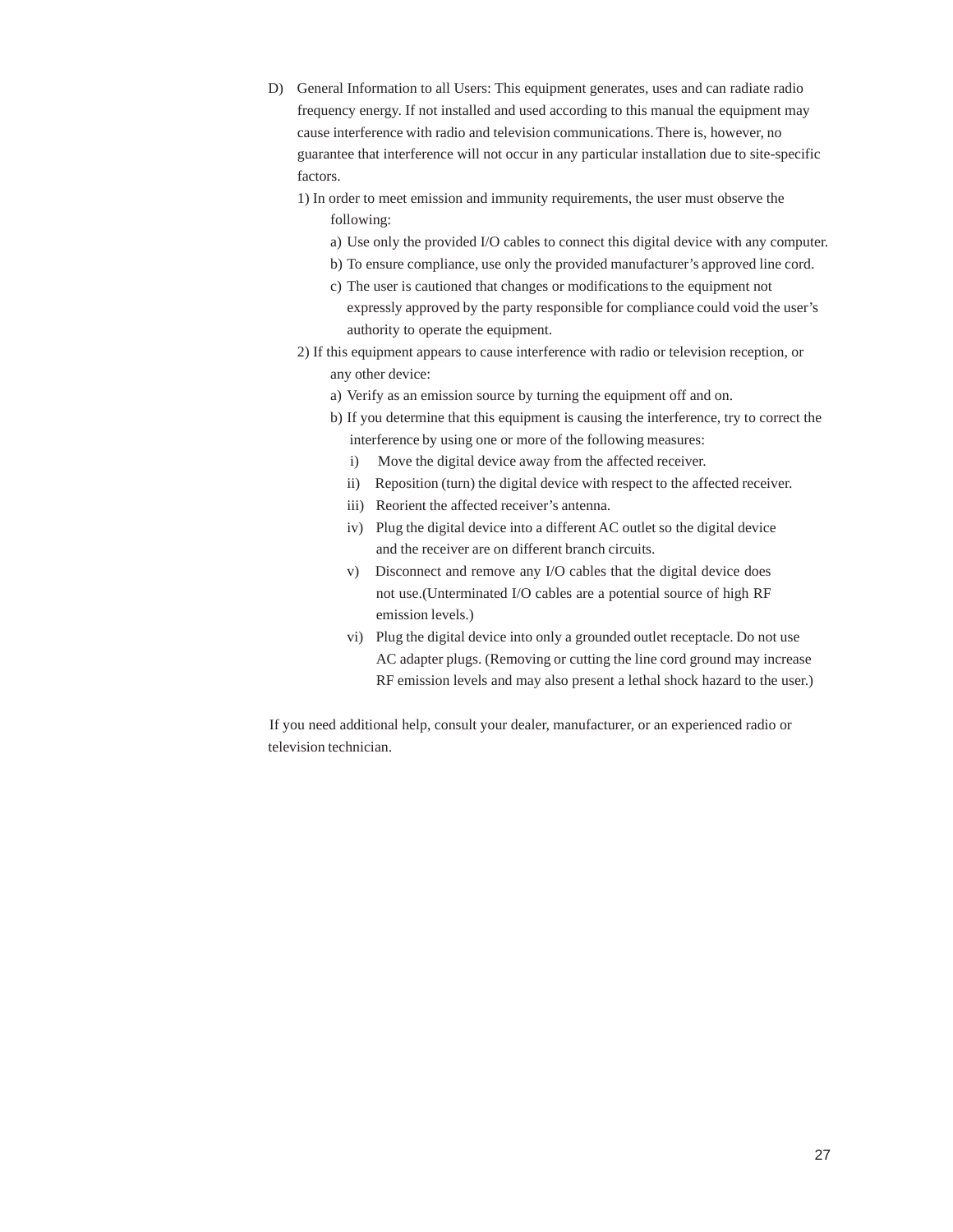#### **III. Agency Certifications**

The following certifications have been issued for this monitor:

- Australia C-Tick
- Canada cUL
- Canada IC
- China CCC (Asia models only)
- China RoHS (Asia models only)
- Europe CE
- Japan VCCI
- United States FCC
- United States UL
- Argentina S-mark
- Taiwan BSMI
- Korea MIC
- Korea EK

This class B digital apparatus meets all requirements of the Canadian Interference-Causing Equipment Regulations.

Cet appareil numérique de la classe B respecte toutes les exigences du Règlement sur le matériel brouilleur du Canada.

This device complies with Part 15 of the FCC Rules. Operation is subject to the following two conditions: (1) This device may not cause harmful interference, and (2) This device must accept any interference reveived, including interference that may cause undesired operation.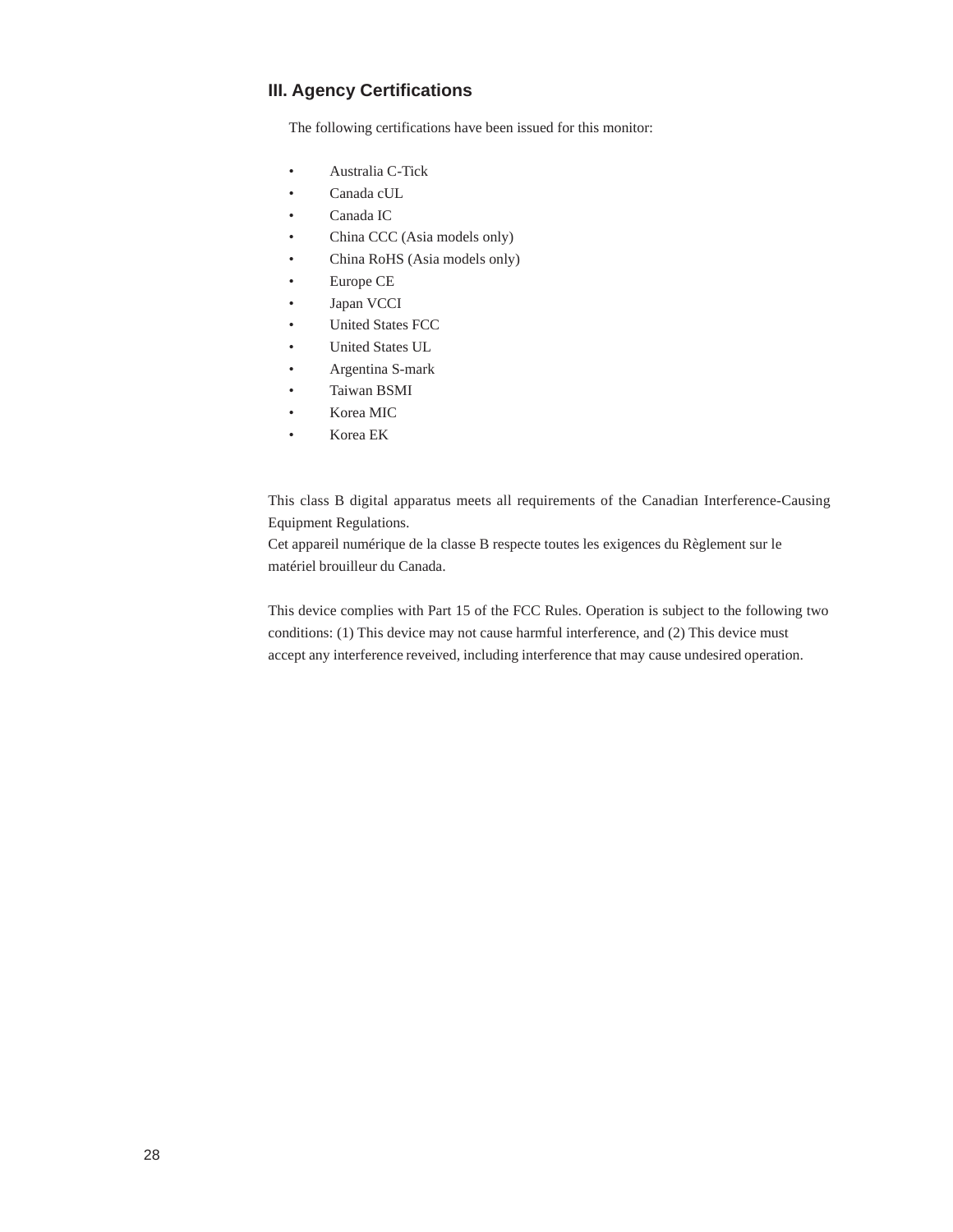# **WARRANTY**

Except as otherwise stated herein or in an order acknowledgment delivered to Buyer, Seller warrants to Buyer that the Product shall be free of defects in materials and workmanship. The warranty for the touchmonitors and components of the product is 3 (three) years. Seller makes no warranty regarding the model life of components. Seller's suppliers may at any time and from time to time make changes in the components delivered as Products or components.

Buyer shall notify Seller in writing promptly (and in no case later than thirty (30) days after discovery) of the failure of any Product to conform to the warranty set forth above; shall describe in commercially reasonable detail in such notice the symptoms associated with such failure; and shall provide to Seller the opportunity to inspect such Products as installed, if possible. The notice must be received by Seller during the Warranty Period for such product, unless otherwise directed in writing by the Seller. Within thirty (30) days after submitting such notice, Buyer shall package the allegedly defective Product in its original shipping carton(s) or a functional equivalent and shall ship to Seller at Buyer's expense and risk.

Within a reasonable time after receipt of the allegedly defective Product and verification by Seller that the Product fails to meet the warranty set forth above, Seller shall correct such failure by, at Seller's options, either (i) modifying or repairing the Product or (ii) replacing the Product. Such modification, repair, or replacement and the return shipment of the Product with minimum insurance to Buyer shall be at Seller's expense. Buyer shall bear the risk of loss or damage in transit, and may insure the Product. Buyer shall reimburse Seller for

transportation cost incurred for Product returned but not found by Seller to be defective.

Modification or repair, of Products may, at Seller's option, take place either at Seller's facilities or at Buyer's premises. If Seller is unable to modify, repair, or replace a Product to conform to the warranty set forth above, then Seller shall, at Seller's option, either refund to Buyer or credit to Buyer's account the purchase price of the Product less depreciation calculated on a straight-line basis over Seller's stated Warranty Period.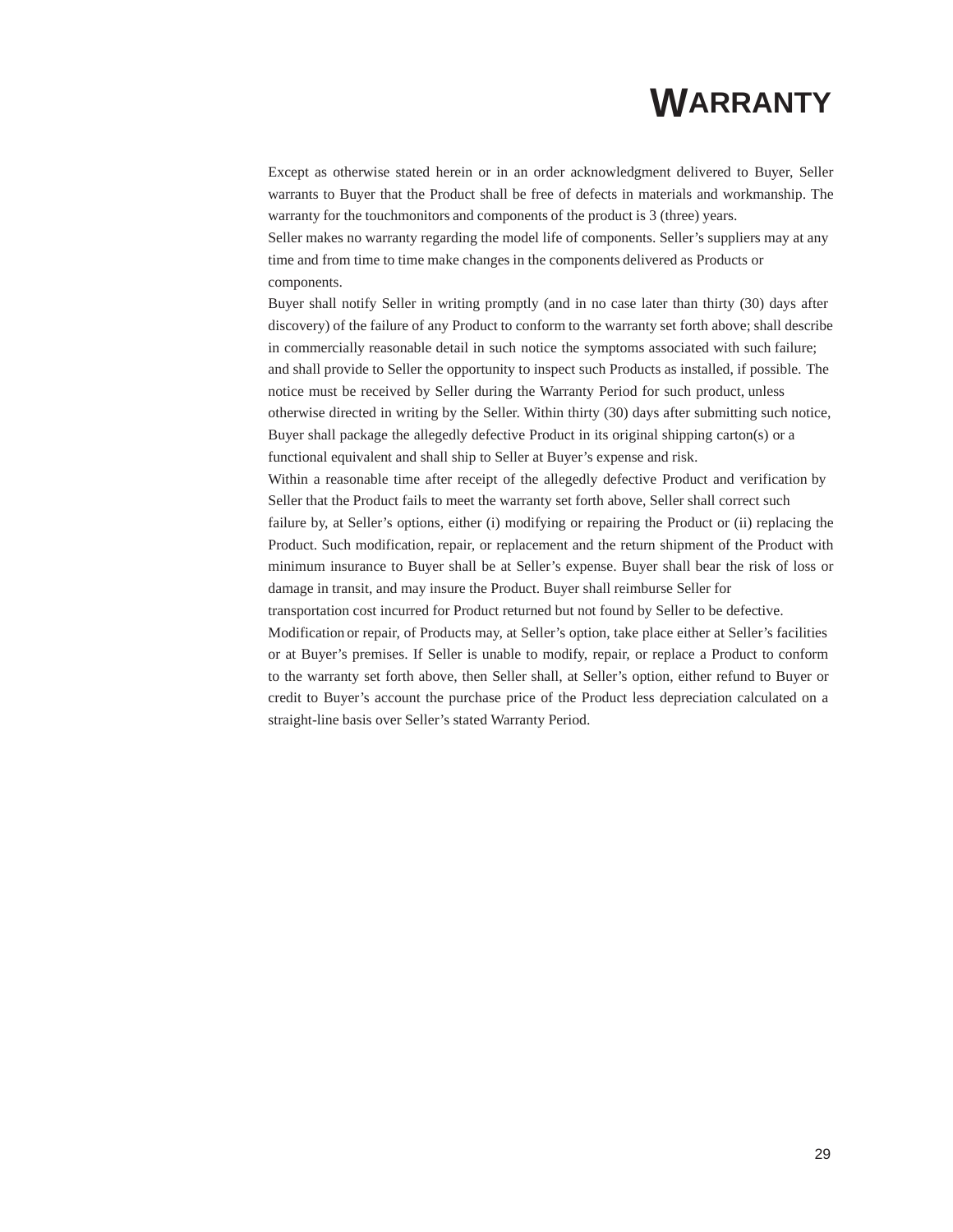THESE REMEDIES SHALL BE THE BUYER'S EXCLUSIVE REMEDIES FOR BREACH OF WARRANTY. EXCEPT FOR THE EXPRESS WARRANTY SET FORTH ABOVE, SELLER GRANTS NO OTHER WARRANTIES, EXPRESS OR IMPLIED BY STATUTE OR OTHERWISE, REGARDING THE PRODUCTS, THEIR FITNESS FOR ANY PURPOSE, THEIR QUALITY, THEIR MERCHANTABILITY, THEIR NONINFRINGEMENT, OR OTHERWISE. NO EMPLOYEE OF SELLER OR ANY OTHER PARTY IS AUTHORIZED TO MAKE ANY WARRANTY FOR THE GOODS OTHER THAN THE WARRANTY SET FORTH HEREIN. SELLER'S LIABILITY UNDER THE WARRANTY SHALL BE LIMITED TO A REFUND OF THE PURCHASE PRICE OF THE PRODUCT. IN NO EVENT SHALL SELLER BE LIABLE FOR THE COST OF PROCUREMENT OR INSTALLATION OF SUBSTITUTE GOODS BY BUYER OR FOR ANY SPECIAL, CONSEQUENTIAL, INDIRECT, OR INCIDENTAL DAMAGES.

Buyer assumes the risk and agrees to indemnify Seller against and hold Seller harmless from all liability relating to (i) assessing the suitability for Buyer's intended use of the Products and of any system design or drawing and (ii) determining the compliance of Buyer's use of the Products with applicable laws, regulations, codes, and standards. Buyer retains and accepts full responsibility for all warranty and other claims relating to or arising from Buyer's products, which include or incorporate Products or components manufactured or supplied by Seller. Buyer is solely responsible for any and all representations and warranties regarding the Products made or authorized by Buyer. Buyer will indemnify Seller and hold Seller harmless from any liability, claims, loss, cost, or expenses (including reasonable attorney's fees) attributable to Buyer's products or representations or warranties concerning same.